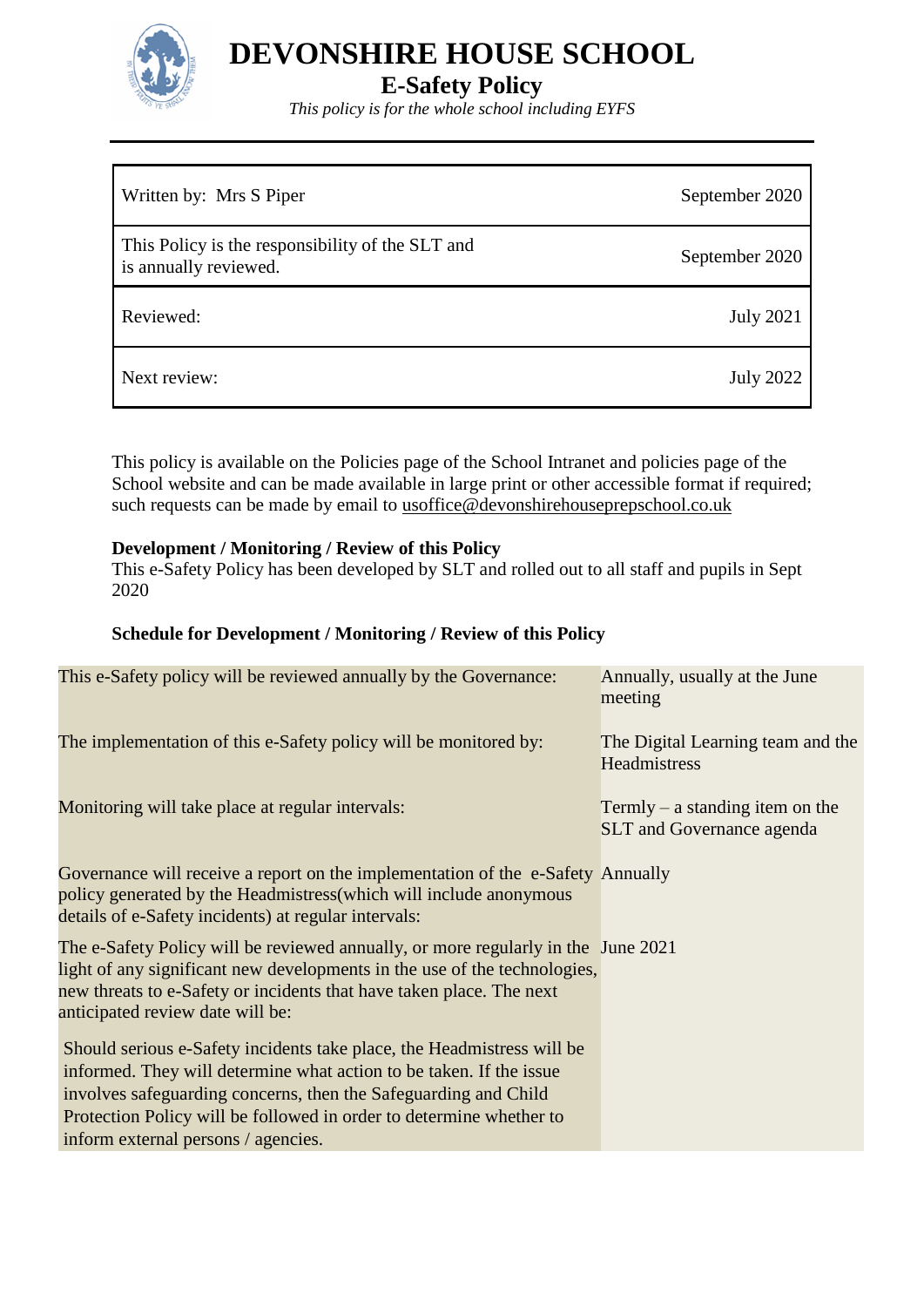The school will monitor the impact of the policy using:

- Logs of reported incidents
- Monitoring logs of internet activity

# **Contents**

| Scope of the Policy                                                                                    | 3              |
|--------------------------------------------------------------------------------------------------------|----------------|
| Roles and Responsibilities                                                                             | 3              |
| Governance                                                                                             | 3              |
| Headmistress and Senior Management Team                                                                | 3              |
| <b>E-Safety Management:</b>                                                                            | 3              |
| The IT Manager:                                                                                        | 3              |
| Teaching and Support Staff:                                                                            | 4              |
| Designated Safeguarding Leads and Deputy DSL                                                           | 4              |
| Pupils                                                                                                 | $\overline{4}$ |
| Parents:                                                                                               | $\overline{4}$ |
| <b>Community Users:</b>                                                                                | 4              |
| <b>Policy Statements</b>                                                                               | 5              |
| Education - Pupils                                                                                     | 5              |
| <b>Education – Parents</b>                                                                             | 5              |
| Education & Training - Staff                                                                           | 5              |
| Training – Governors                                                                                   | 5              |
| Technical – Infrastructure, Equipment, Filtering and Monitoring                                        | 5              |
| Use of Digital and Video Images                                                                        | 6              |
| Data Protection                                                                                        | 7              |
| Communications                                                                                         | 7              |
| Social Media                                                                                           | 8              |
| Unsuitable / Inappropriate Images                                                                      | 8              |
| <b>User Actions</b>                                                                                    | 9              |
| Procedure to be followed in the event of an allegation against a member of staff or volunteer of abuse | -11            |
| Safeguarding Incidents                                                                                 | 11             |
| Other Incidents                                                                                        | 11             |
| IT Manager Responsibilities                                                                            | 11             |
| <b>IT</b> Investigations                                                                               | 12             |
| Appendices                                                                                             | 12             |
| <b>ICT</b> Acceptable Use Policy for Pupils                                                            | 13             |
| <b>ICT</b> Acceptable Use Policy for Staff                                                             | 15             |
| <b>Internet Security Information</b>                                                                   | 24             |
| E-Safety Protocols for Monitoring and Reporting                                                        | 31             |
| Sharing, Distribution and Publication of Images of Pupils                                              | 32             |
| Parental Consent Form - Use of Photographic Images                                                     | 33             |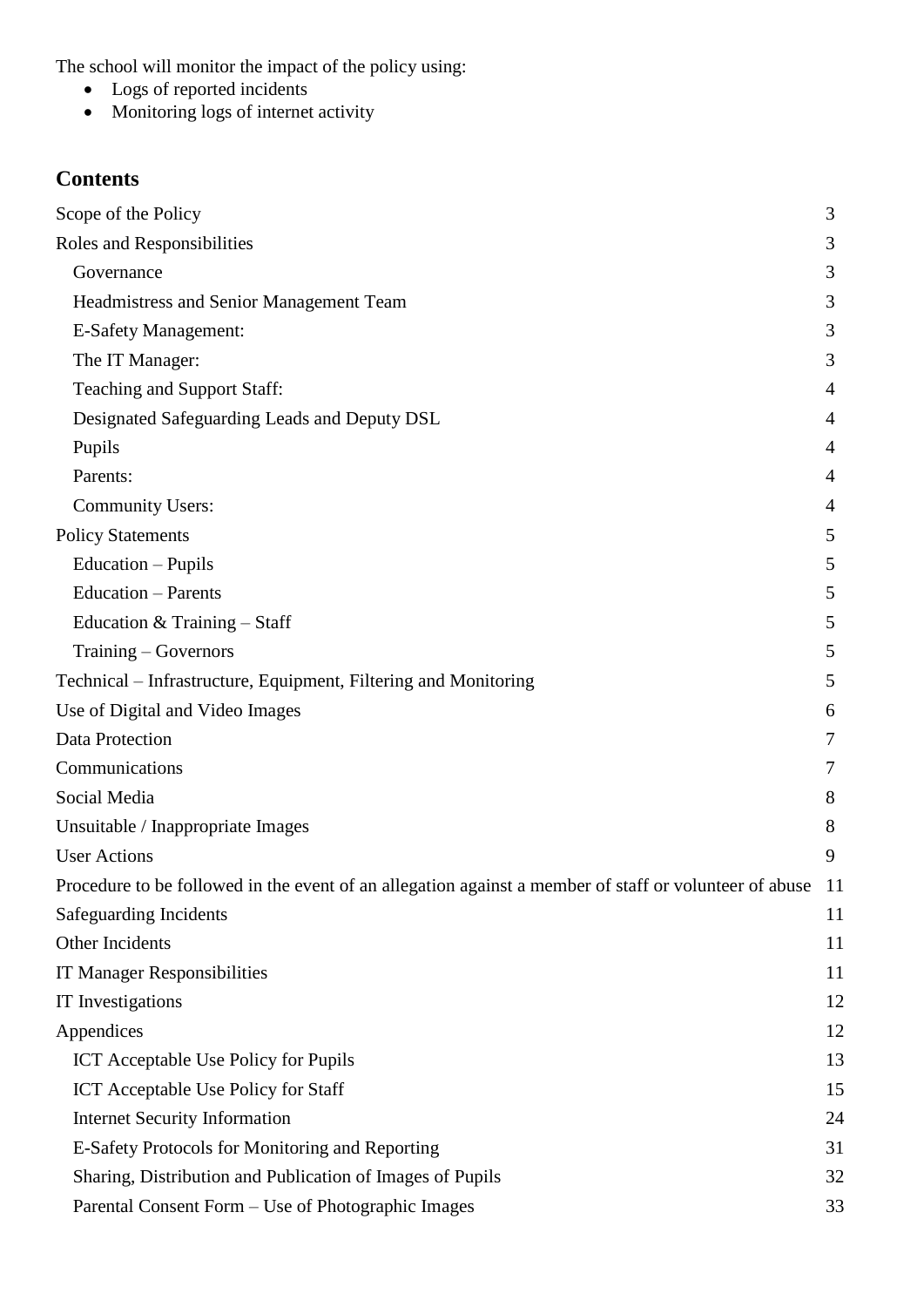# <span id="page-2-0"></span>**Scope of the Policy**

This policy applies to all members of the school community (including staff, pupils, parents/carers, visitors) who have access to and are users of school ICT systems, both in and out of the school.

The School will deal with e-Safety incidents in accordance with the procedures outlined in both this policy and in associated school policies, such as the Safeguarding and Child Protection, Behaviour and Discipline, Anti-bullying Policies. It will, where known and appropriate, inform parents of incidents of inappropriate e-Safety behaviour that take place out of school.

# <span id="page-2-1"></span>**Roles and Responsibilities**

<span id="page-2-2"></span>Governance

Governance are responsible for the approval of the e-Safety Policy and for reviewing the effectiveness of the policy. The role of Governance includes:

- Receipt of the termly e-Safety report from the Headmistress
- Regular monitoring of e-Safety incident logs
- Regular monitoring of changes to filtering

<span id="page-2-3"></span>Headmistress and Senior Management Team

Headmistress has a duty of care for ensuring the safety (including e-Safety) of members of the school community,

The Headmistress and Deputy DSLs should be aware of the procedures to be followed in the event of a serious e-Safety allegation being made against a member of staff.

#### <span id="page-2-4"></span>**E-Safety Management:**

The ICT committee comprises the teachers of ICT in all three sections of the school, the HRM, the ICT Manager and the Headmistress. The committee:

- Take day-to-day responsibility for e-Safety issues and have a leading role in establishing and reviewing the school e-Safety policies and documents.
- Email staff at the start of each year to remind them of the procedures that need to be followed in the event of an e-Safety incident taking place.
- Arrange for the provision of training and advice for staff , parents and Governance (in liaison with the Head of PSHEE).
- Are responsible for e-Safety education for pupils.
- Receive reports of e-Safety incidents and create a log of incidents to inform future e-Safety developments
	- details are in the section 'Responding to Incidents of Misuse' section of this policy.
- As a representative of this group the Head will meet with Governance to discuss current issues, review incident logs and changes to filtering – see 4.1 above.
- Report regularly to the Health and Safety Committee.
- Deal with incidents.

#### <span id="page-2-5"></span>**The IT Manager:**

is responsible for ensuring the following:

- That the school's technical infrastructure is secure and is not open to misuse or malicious attack.
- That the School meets all e-Safety technical requirements as laid out in the Internet Security Information document.
- That users may only access the school's networks and devices if properly authenticated and authorised.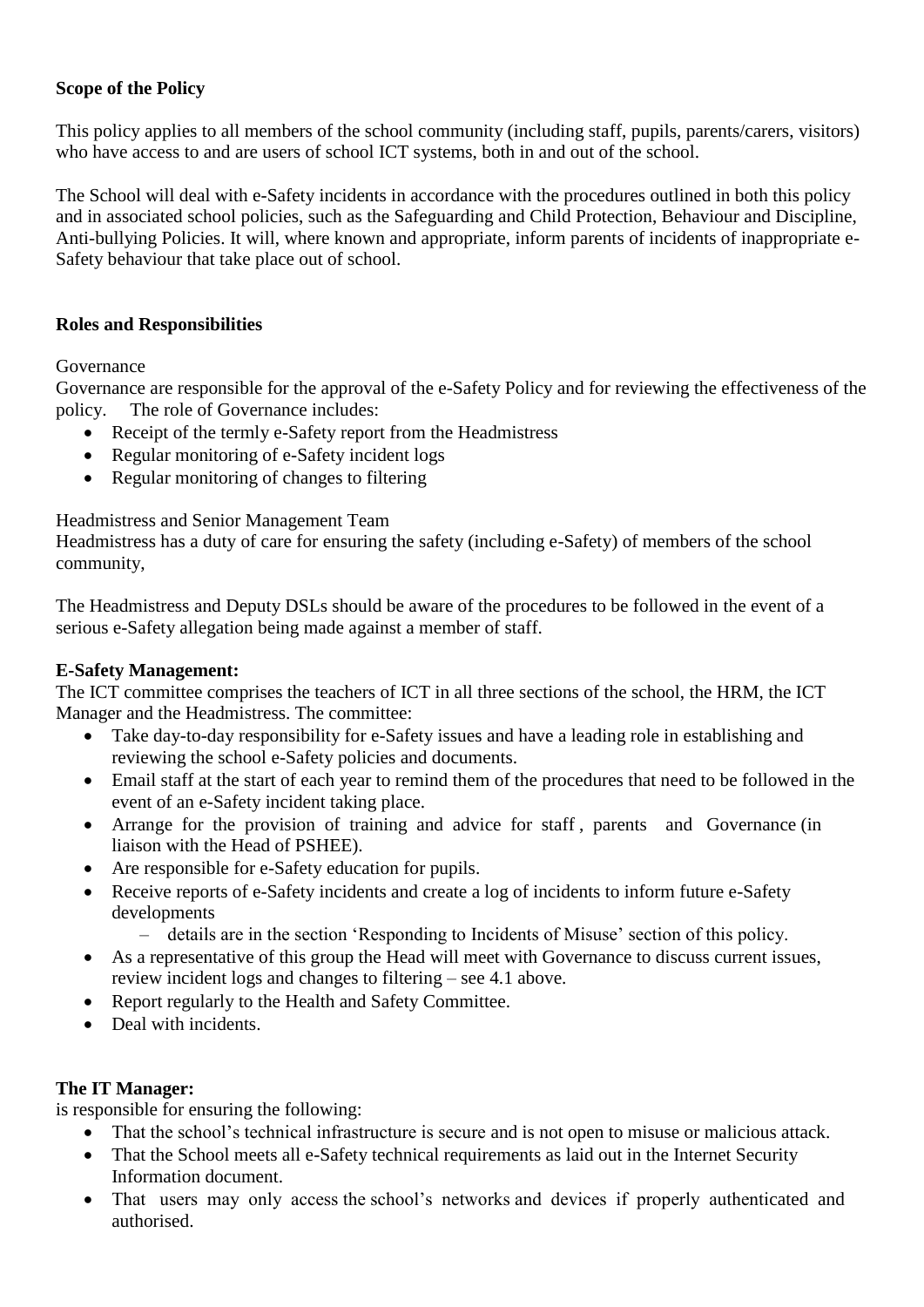The filtering policy is applied and updated on a regular basis.

That they keep up-to-date with e-Safety technical information in order to carry out their e-Safety role effectively and to inform and update others as relevant.

That the use of the school's networks and devices is regularly monitored to ensure compliance with the Acceptable Use Policies (AUP'S) in order that any misuse or attempted misuse can be identified and reported to the appropriate person for investigation.

That monitoring software and systems are kept up to date.

<span id="page-3-0"></span>Teaching and Support Staff**:** 

are responsible for ensuring that:

- They have an up to date awareness of e-Safety matters and of the current e-Safety Policy and practices.
- They have read, understood and agreed to the Staff AUP agreement.
- They report any suspected misuse or problem to the appropriate person for investigation.
- All digital communications with other staff, pupils and parents/carers are on a professional level.
- They help pupils understand and follow the e-Safety and acceptable use policies.
- They help pupils acquire a good understanding of research skills and the need to avoid plagiarism and uphold copyright regulations.

<span id="page-3-1"></span>Designated Safeguarding Leads and Deputy DSL

- Designated Safeguarding Leads are trained in e-Safety issues and made aware of the potential for serious child protection and safeguarding issues to arise from:
- Sharing of personal data
- Access to illegal / inappropriate materials
- Inappropriate on-line contact with adults / strangers
- Potential or actual incidents of grooming
- Cyber-bullying
- Prevent

# <span id="page-3-2"></span>Pupils

Are responsible for using the school digital technology systems in accordance with the Pupil AUP Agreements for Devonshire House School.

Need to understand the importance of reporting abuse, misuse or access to inappropriate materials and know how to do so

Will be expected to know and understand policies on the use of mobile devices and digital cameras. They should also know and understand policies on the taking / use of images and on cyber-bullying. Should understand the importance of adopting good e-Safety practice when using digital technologies out of school and realise that the school's e-Safety Policy covers their actions.

<span id="page-3-3"></span>Parents:

Play a crucial role in ensuring that their children understand the need to use the Internet / mobile devices in an appropriate way. Parents are asked to support the school in promoting good e-Safety practice and to follow guidelines on the appropriate use of:

Digital and video images taken at school events.

Access to the Parent Portal.

Their children's personal devices in the school.

<span id="page-3-4"></span>Community Users**:**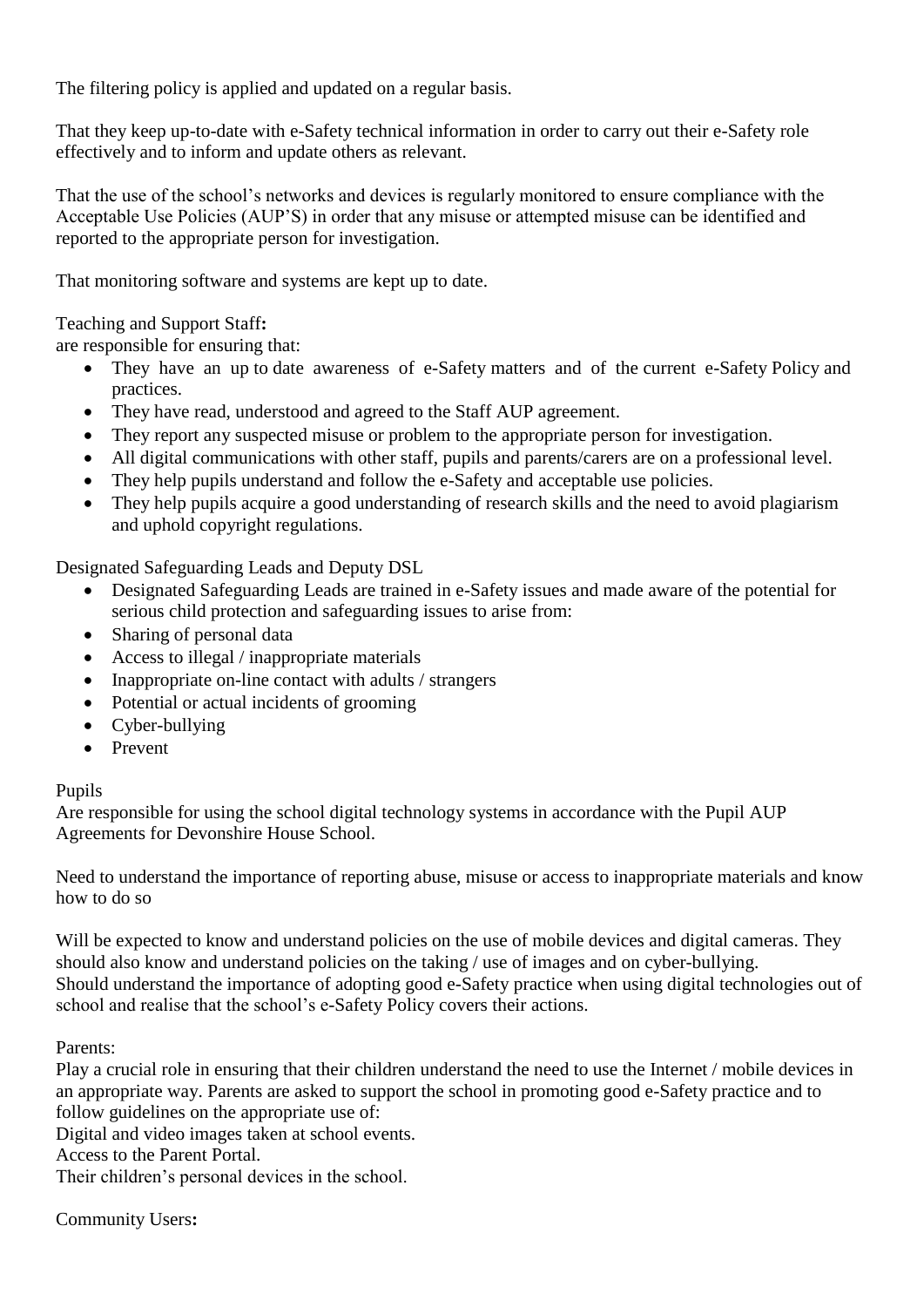Overall, we do not allow access to the school network by outside visitors however, those who do access school systems as part of the wider school provision will be expected to sign a Visitors' AUP agreement before being provided with access to school systems.

# <span id="page-4-0"></span>**Policy Statements**

# <span id="page-4-1"></span>**Education – Pupils**

E-Safety should be a focus in all areas of the curriculum and staff should reinforce e-Safety messages across the curriculum. The e-Safety curriculum should be broad, relevant and provide progression, and will be provided in the following ways:

- An e-Safety curriculum is provided as part of ICT, PSHE and other lessons and is regularly revisited
- Key e-Safety messages are reinforced as part of a planned programme of assemblies
- Pupils are taught to be critically aware of the materials and content they access on-line and be guided to validate the accuracy of information
- Pupils are helped to understand the need for the Pupil AUP agreement and encouraged to adopt safe and responsible use both within and outside school
- Pupils are helped to understand the benefits and risks associated with social media, online posting and messaging
- Staff should act as good role models in their use of digital technologies, the internet and mobile devices
- It is accepted that from time to time, for good educational reasons, pupils may need to research topics that would normally result in internet searches being blocked. In such a situation, staff can request IT Support to remove those sites from the filtered list for those pupils. Any request to do so should be in request to the Headmistress, and clear reasons for the need must be established and recorded.

#### <span id="page-4-2"></span>Education – Parents

Parents play an essential role in the education of their children and in the monitoring / regulation of the children's on-line behaviours.

Parents are guided towards useful education resources in supervising and safeguarding their child's safety outside school.

The School provides information and awareness to parents through seminars and other methods as appropriate

<span id="page-4-3"></span>Education  $&$  Training – Staff

It is essential that all staff who are granted access to the school network receive e-Safety training and understand their responsibilities, as outlined in this policy. Training will be arranged and overseen by the Deputy Head Academic, and recorded as having taken place, as follows:

E-Safety training is made available to staff. This is regularly reinforced. An audit of the e-Safety training needs of all staff with access to the network will be carried out in September 2019 and updated regularly. All new staff receive e-safety training as part of their induction programme, ensuring that they fully understand the school the e-Safety Policy and Acceptable Use Policy. This training is overseen and recorded by the Digital lead for their department.

The Digital Leads will receive regular updates through attendance at external training events and/or by reviewing guidance documents released by relevant organisations.

#### <span id="page-4-4"></span>**Training – Governors**

The e-Safety training for Governance takes place as necessary. The Headmistress is responsible for keeping Governance fully informed.

#### <span id="page-4-5"></span>**Technical – Infrastructure, Equipment, Filtering and Monitoring**

School technical systems will be managed in ways that ensure that the school meets recommended technical requirements as laid out in the Internet Security Information document.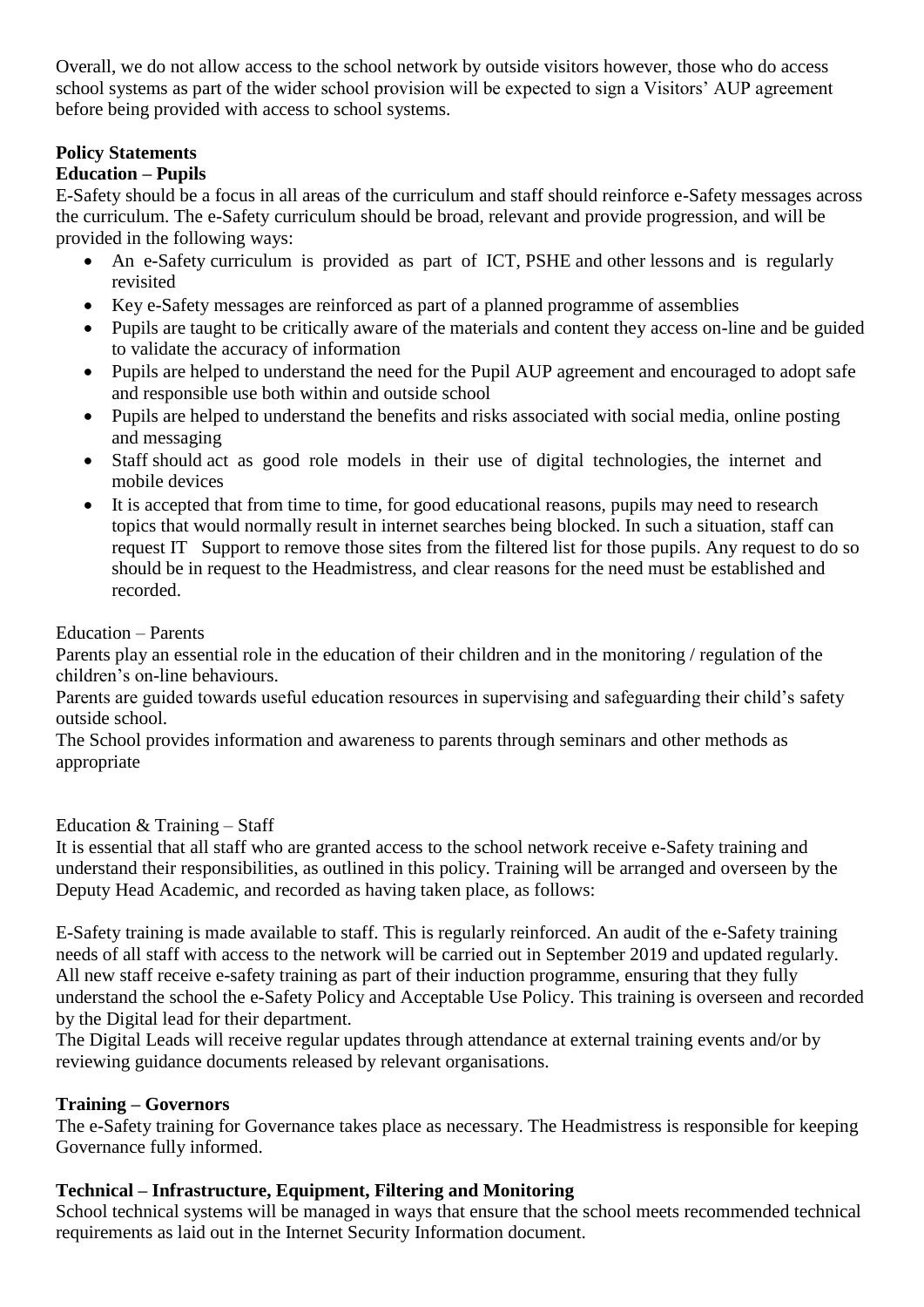The IT Manager continually reviews and audits the safety and security of school technical systems, and this audit is supplemented by an external audit and review every three years.

Servers, wireless systems and cabling must be securely located and physical access restricted.

All users are provided with a username and secure password by IT Support. Users are responsible for the security of their username and password.

Internet access is filtered for all users. The firewalls check for an updated filter list daily. If a URL is not on the filter list, the firewall checks the manufacturer's database directly. This database is updated constantly.

The school provides user-level filtering, allowing different filtering levels for different ages and different groups of users – staff, and DHS pupils, and SLT.

All pupil web access is logged. Staff web access to restricted categories is also logged. Users are made aware of this in the AUP agreement. If a site is blocked by the filter as being inappropriate then access is not allowed. A report on such attempts is sent nightly to the IT Manager. These are viewed daily.

Given the number of false positives in this logging, the threshold for action is determined by the IT Manager. Any causes for concern are passed on to the e-Safety officers. Logs are kept for three years.

A system is in place for users to report any actual or potential technical incident or security breach, pupils to the Form tutors or ICT teachers and staff to the IT Manager.

Security measures are in place (Appendix: Internet Security Information) to protect the servers, firewalls, routers, wireless systems, work stations, mobile devices etc. from accidental or malicious attempts which might threaten the security of the school systems and data. The school infrastructure and individual workstations are protected by up to date anti-virus and anti-malware software.

#### <span id="page-5-0"></span>**Use of Digital and Video Images**

See the Codes of Conduct

When using digital images, staff should inform and educate pupils about the implications of taking, use, sharing, publication and distribution of images. In particular, they should recognise the implications of publishing their own images on the Internet e.g. on social networking sites.

In accordance with guidance from the Information Commissioner's Office, parents are welcome to take videos and digital images of their children at school events for their own personal use (as such use is not covered by the Data Protection Act, and in line with GDPR 2018).

Staff are allowed to take digital / video images to support educational aims, but must follow school policy concerning 'Photography, Videos and other Creative Arts' in the Codes of Conduct

Care should be taken when taking digital / video images that pupils are appropriately dressed and are not participating in activities that might bring the individuals or the school into disrepute.

Pupils must not take, use, share, publish or distribute images of others without their agreement.

Pupils' full names may only be used on the intranet or website with parents' permission

Parents are requested to give their permission for the use of Pupils' photographs on the School's Intranet, Website or Social Media as part of their Registration for the School. Where permission is not granted, Charles Walker holds the record and should be consulted before images are used.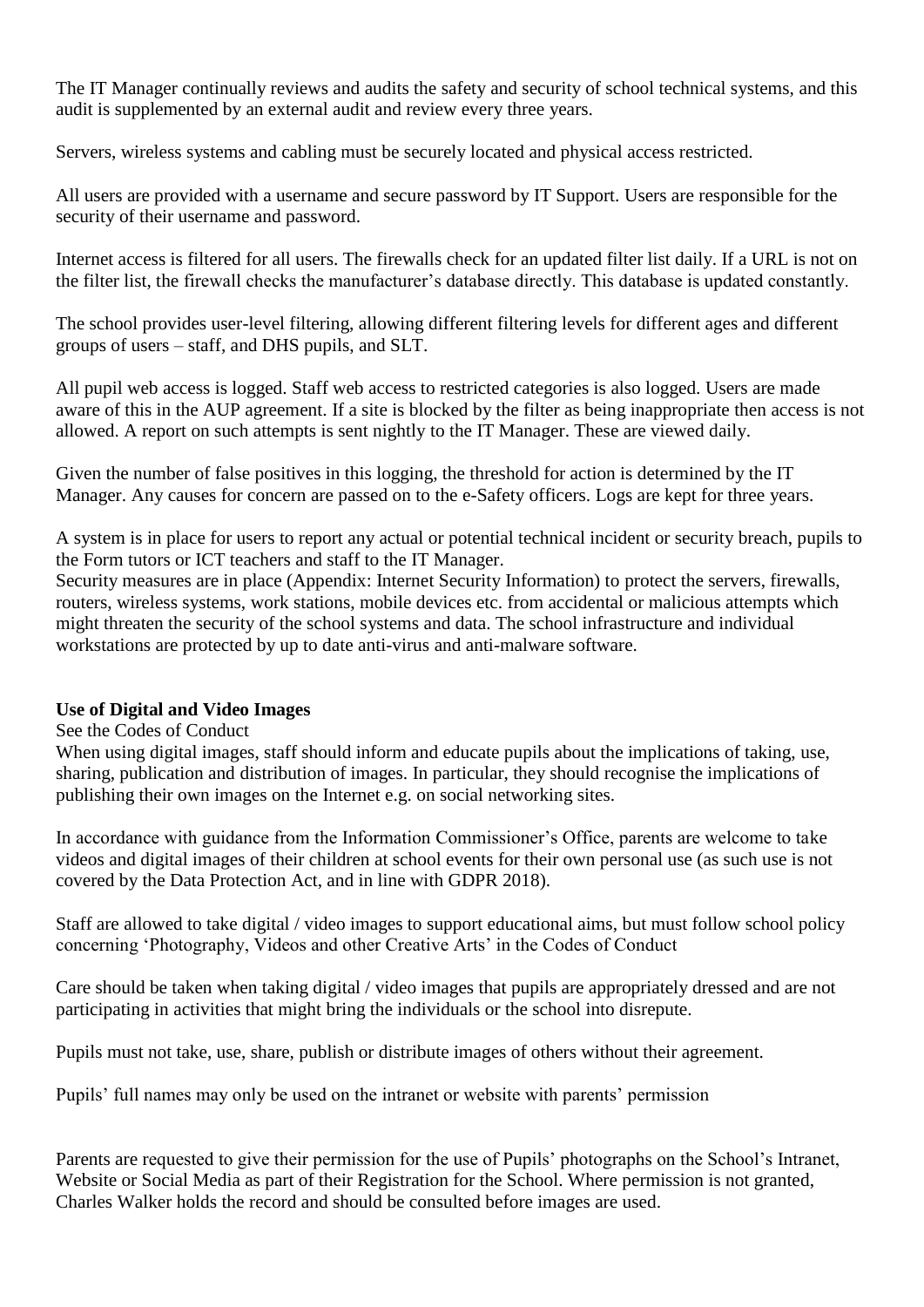#### <span id="page-6-0"></span>**Data Protection**

The school has a data protection policy which includes electronic data.

The School must ensure that appropriate security measures are taken against unlawful or unauthorised processing of personal data, and against the accidental loss of, or damage to, personal data. This is in relation to data belonging to all members of the school community. As such, no member of staff is permitted to remove sensitive personal data from School premises, whether in paper or electronic form and wherever stored, without prior consent of the Headmistress Where a member of staff is permitted to download data off site it will need to be password protected.

There are two exceptions where prior approval is not required:

SIMS, the school's data management system, may be used on personal devices provided that the device used is secure and password protected.

For pupils on residential trips, medical information and other relevant information (e.g. passport details) may be taken off site by the trip leader.

#### <span id="page-6-1"></span>**Communications**

A wide range of rapidly developing communications technologies has the potential to enhance learning. The following describes how the school considers the benefit of using these technologies for education outweighs their risks / disadvantages.

These communication technologies are allowed for all adults, and pupils Mobile phones may be brought to school (however pupils may not use these whilst on the school site, they are handed in to class teachers) Use of personal email addresses in school, or on the school network. Use of school email for personal emails Use of messaging apps

These communication technologies are allowed for all adults only: Use of mobile phones in social time  $-$  however this must not be in sight of pupils Taking photos on tablets/ cameras (this may only be permitted using school equipment) Use of other mobile devices e.g. tablets, kindles Use of social media.

Staff may not 'friend' any current or ex pupils.

When using communication technologies the school considers the following as good practice: 'The School email service may be regarded as safe and secure. Users should be aware that email leaving or entering the school is scanned for viruses, spam and bad language.'

In accordance with the AUP agreement, users must immediately report the receipt of any communication that makes them feel uncomfortable, is offensive, discriminatory, threatening or bullying in nature and must not respond to any such communication. Pupils report to an adult – usually their Form teacher. Staff report to a senior member of staff.

Any digital communication between staff and pupils or parents must be appropriate.

Pupils are provided with individual school email addresses for educational and administrative use.

Pupils are taught about e-Safety issues, such as the risks attached to the sharing of personal details. They are reminded of the need to communicate appropriately when using digital technologies.

On the school website, only school email addresses should be published.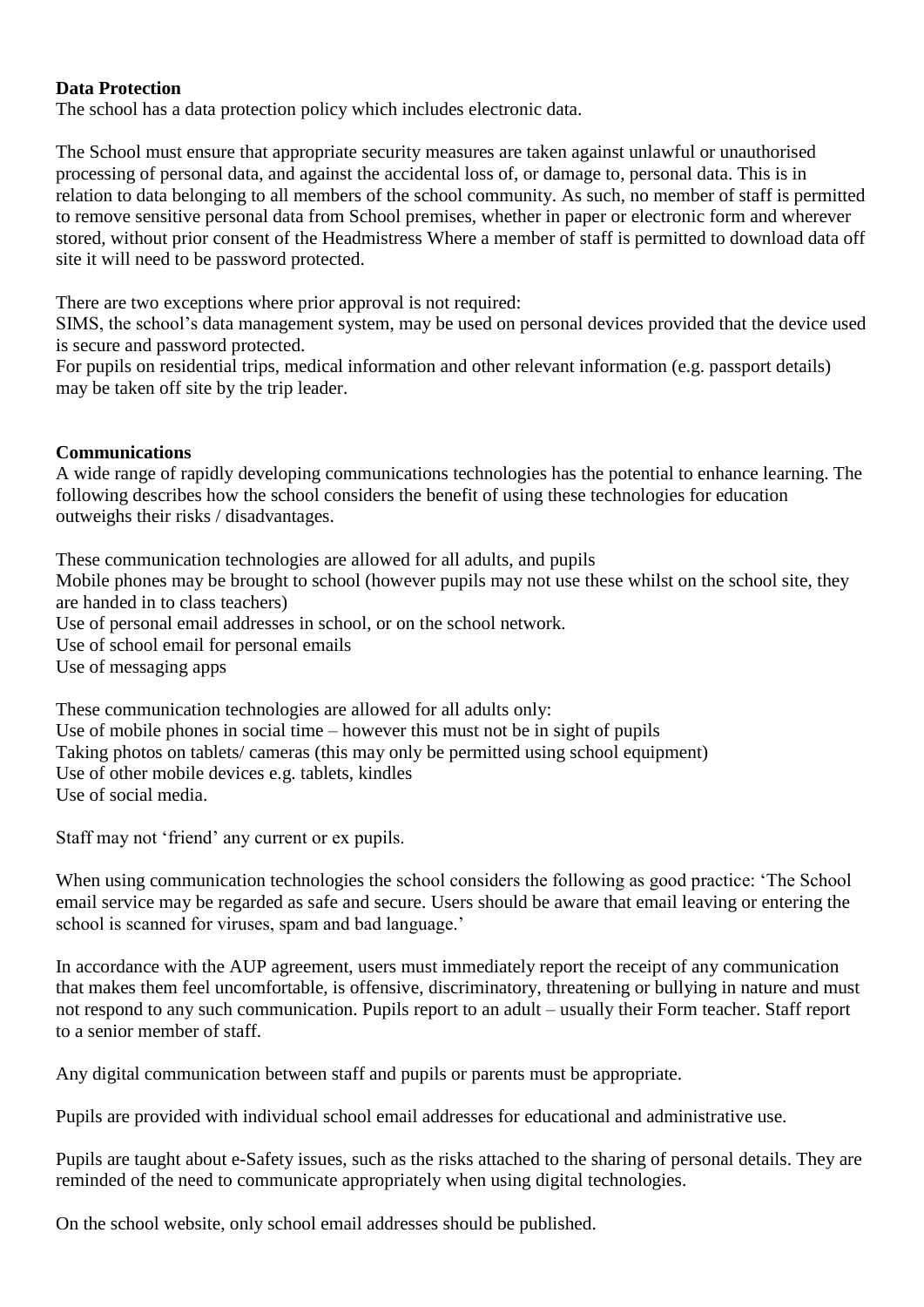Staff should use school email for school business only.

Regarding the use of mobile numbers:

- The sharing and storage of parent phone numbers on personal phones is justified where the context makes it professionally appropriate – for example, for those on school trips – and must be done openly and transparently.
- Staff must not have pupil numbers on personal phones.

#### <span id="page-7-0"></span>**Social Media**

The school encourages and supports staff in their use of digital technologies, sites and apps in the course of their work (teaching, extracurricular, pastoral) with pupils but requires that any such use is informed and fully consistent with the School's standards and policies. All staff must read and make sure they understand the Codes of Conduct before engaging in any such activity.

- There should be no 'friending' between staff and pupils on social media
- On social sites and apps, closed groups should be used where possible

#### <span id="page-7-1"></span>**Unsuitable / Inappropriate Images**

The School believes that the activities referred to in the following section would be inappropriate in a school context and that users, as defined below, should not engage in these activities in school or outside school when using school equipment or systems. Whilst this list is not exhaustive, the school policy restricts usage as follows: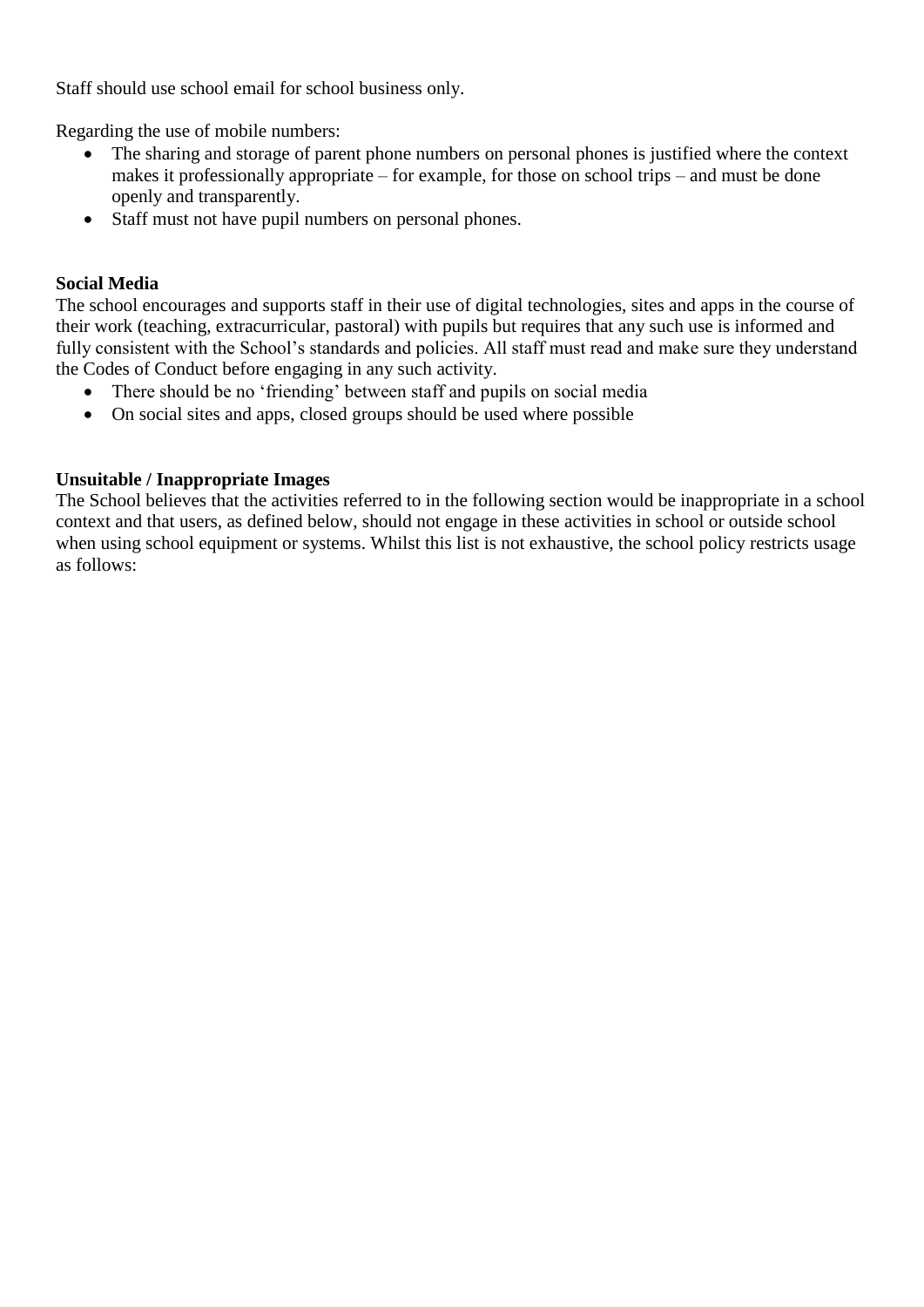<span id="page-8-0"></span>

| <b>User Actions</b>                                                                                                                                                                             |                                                                                                                                                                                      | for adults     | for<br>Pupils  | Acceptable Acceptable Unacceptable<br>and illegal |
|-------------------------------------------------------------------------------------------------------------------------------------------------------------------------------------------------|--------------------------------------------------------------------------------------------------------------------------------------------------------------------------------------|----------------|----------------|---------------------------------------------------|
|                                                                                                                                                                                                 | Child sexual abuse images - The making, production<br>or distribution of indecent images of children.<br>Contrary to The Protection of Children Act 1978.                            |                |                | X                                                 |
|                                                                                                                                                                                                 | Grooming, incitement, arrangement or facilitation of<br>sexual acts against children Contrary to the Sexual<br>Offences Act 2003.                                                    |                |                | $\boldsymbol{X}$                                  |
| communicate or pass on, material, remarks, proposals<br>Users shall not visit Internet sites, make, post, download, upload,<br>data transfer, communicate or pass on, material, remarks, propos | Possession of an extreme pornographic image<br>(grossly offensive, disgusting or otherwise of an<br>obscene character) Contrary to the Criminal Justice<br>and Immigration Act 2008. |                |                | X                                                 |
|                                                                                                                                                                                                 | Criminally racist material in $UK -$ to stir up religious<br>hatred (or hatred on the grounds of sexual orientation)<br>contrary to the Public Order Act 1986.                       |                |                | $\boldsymbol{X}$                                  |
| or comments that contain or relate to:                                                                                                                                                          | Statements or images that are intended to radicalise<br>people or in any other way endorse, condone or incite<br>extremist or terrorist activity.                                    | N <sub>o</sub> | N <sub>0</sub> |                                                   |
|                                                                                                                                                                                                 | Pornography & adult material.                                                                                                                                                        | N <sub>o</sub> | N <sub>0</sub> |                                                   |
|                                                                                                                                                                                                 | Promotion of any kind of discrimination.                                                                                                                                             | N <sub>o</sub> | N <sub>0</sub> |                                                   |
|                                                                                                                                                                                                 | Threatening behaviour, including promotion of<br>physical violence or mental harm.                                                                                                   | N <sub>o</sub> | N <sub>0</sub> |                                                   |
|                                                                                                                                                                                                 | Any other information which breaches the integrity of<br>the ethos of the school or brings the school into<br>disrepute.                                                             | N <sub>o</sub> | N <sub>0</sub> |                                                   |
| Using school systems to run a private business.                                                                                                                                                 |                                                                                                                                                                                      |                | No             |                                                   |
| Using systems, applications, websites or other mechanisms that bypass<br>deliberately the filtering or other safeguards employed by the school                                                  |                                                                                                                                                                                      |                | N <sub>0</sub> |                                                   |
| Revealing or publicising confidential or proprietary information (e.g.<br>financial / personal information, databases, computer / network access<br>codes and passwords).                       |                                                                                                                                                                                      |                | N <sub>0</sub> |                                                   |
|                                                                                                                                                                                                 | Creating or propagating computer viruses or other harmful files.                                                                                                                     | No             | No             |                                                   |
| On-line gaming (educational).                                                                                                                                                                   |                                                                                                                                                                                      | Yes            | Yes            |                                                   |
| On-line gaming (non educational, unless blocked by the system).                                                                                                                                 |                                                                                                                                                                                      |                | No             |                                                   |
| On-line gambling.                                                                                                                                                                               |                                                                                                                                                                                      |                | N <sub>0</sub> |                                                   |
| On-line shopping / commerce.                                                                                                                                                                    |                                                                                                                                                                                      |                | N <sub>o</sub> |                                                   |
| File sharing (peer-to-peer).                                                                                                                                                                    |                                                                                                                                                                                      |                | N <sub>o</sub> |                                                   |
| Use of social media.                                                                                                                                                                            |                                                                                                                                                                                      |                | No             |                                                   |
| Use of messaging apps.                                                                                                                                                                          | Yes                                                                                                                                                                                  | No             |                |                                                   |
| Creating and uploading of video broadcasts.                                                                                                                                                     | Yes                                                                                                                                                                                  | No             |                |                                                   |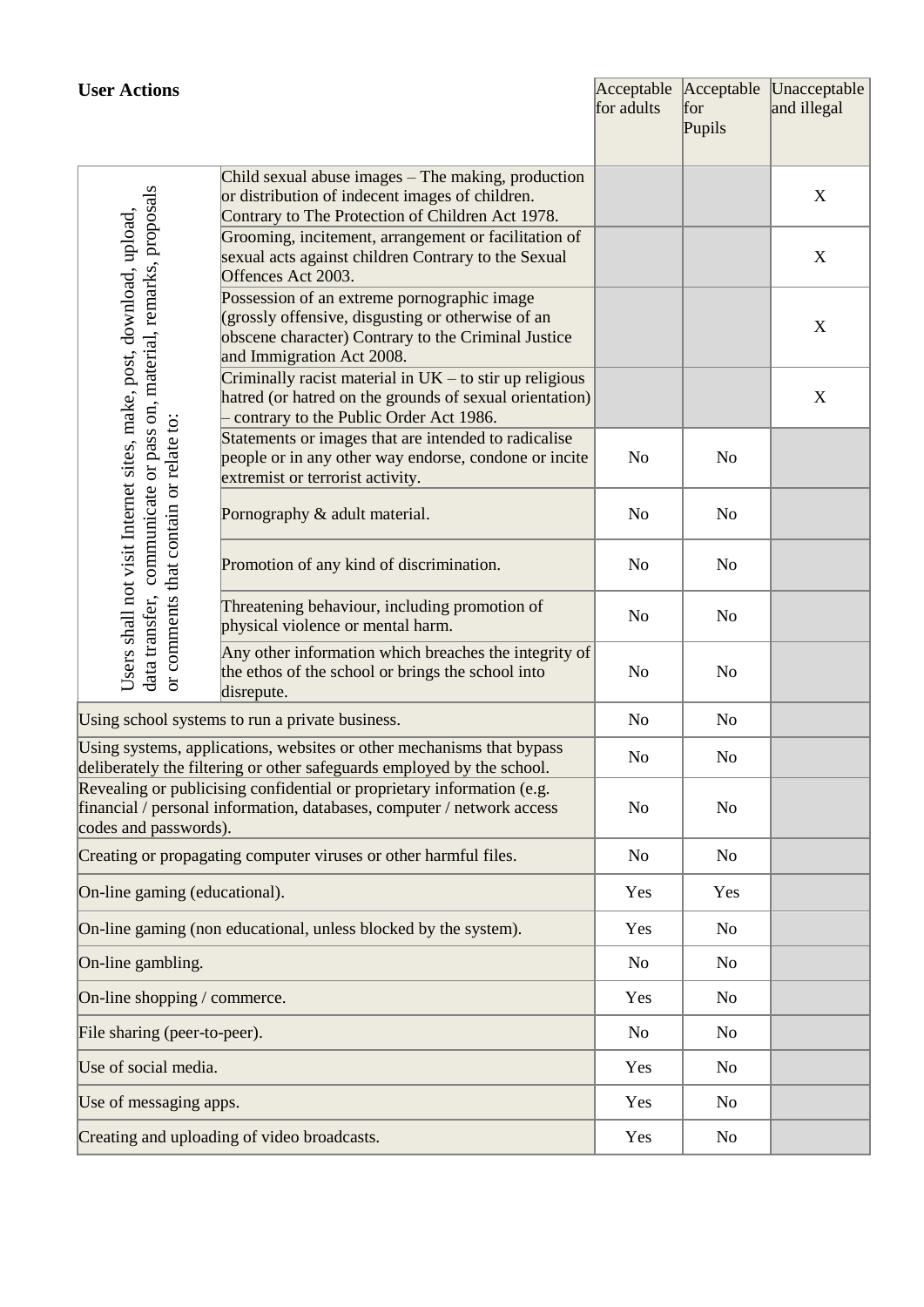Responding to Incidents of Misuse*:* reports of misuse of IT equipment and services may originate from these sources and by these means:

The IT Manager:

- From daily filter log reports.
- Through routine examination of firewall and other service logs.
- By alerts raised from desktop monitoring software.
- From materials discovered during routine or other maintenance of School-owned IT equipment – including servers, desktop and laptop computers and mobile devices.
- As a result of observations of unusual patterns of network and storage use.

Through complaints concerning IT related activity made to the School from:

- Pupils
- Parents/carers
- Staff
- Others outside the community

Individuals

Staff members or pupils who wish to confess to some wrong-doing.

However the incident is reported or discovered there are two broad courses of action that can be taken - depending entirely on whether there is any suspicion of illegality involved or not.

#### Illegal Incidents

Anyone suspecting that:

- accesses have been attempted to any website containing child abuse images
- accesses have been attempted to any website containing material that breaches the Obscene Publications Act
- accesses have been attempted to any website containing criminally racist material
- accesses have been attempted to any website which contains statements or images that are intended to radicalise people or in any other way endorse, condone or incite extremist or terrorist activity
- any such materials are themselves to be found on any electronic device whether owned by the School or not
- there has been any incident by electronic means of 'grooming' behaviour must report all allegations, complaints, concerns or suspicions directly to the Headmistress, or, in her absence, to Governance, unless that person is the subject of the concern; those about the Headmistress should be reported to the Governance.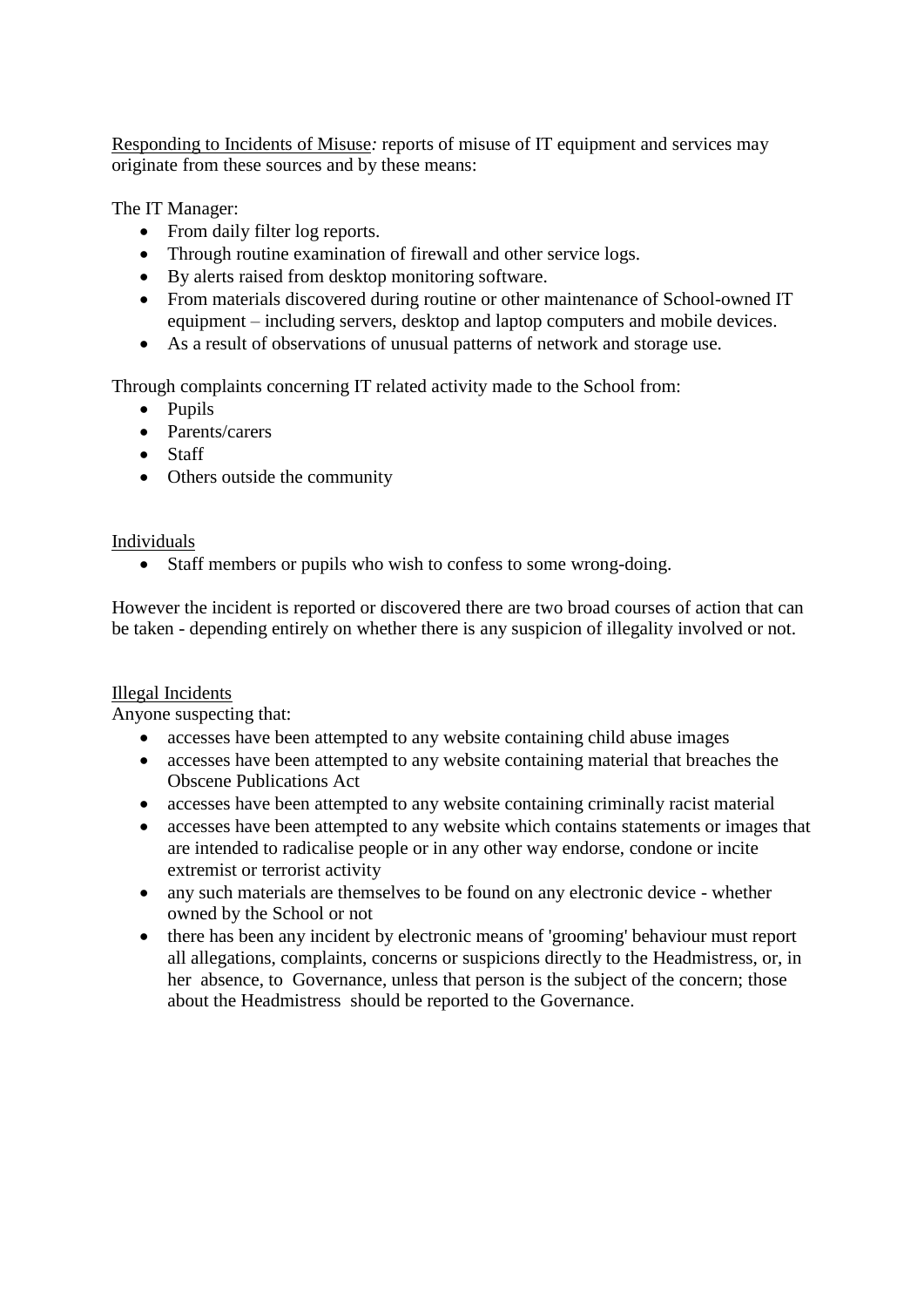#### <span id="page-10-0"></span>**Procedure to be followed in the event of an allegation against a member of staff or volunteer of abuse**

Including the involvement of the DSL, LADO, Police, Charity Commission, DBS, NCTL or other external agencies, as appropriate.

Concerns, suspicions or allegations of other IT related illegal activity (such as fraud, copyright theft or unlicensed use of software) by a member of staff should also be reported according to the reporting hierarchy outlined above. Such concerns will be managed in accordance with the School's Whistleblowing Policy.

Concerns that relate to the illegal behaviour or actions of pupils or parents/carers (and not staff) should be reported to the DSL or on their absence, the Deputy DSL. The DSL (or Deputy) will follow the Safeguarding and Child Protection Policy and Procedures in reporting any such behaviour to Children's Social Care and/or the Police.

Suspicions of other IT related illegal activity (such as fraud, copyright theft or unlicensed use of software) should be reported directly to the Deputy Head for pupils, and the Headmistress for members of staff.

#### <span id="page-10-1"></span>**Safeguarding Incidents**

Substantive safeguarding concerns should be reported to Headmistress as per the Safeguarding and Child Protection Policy and Procedures.

#### <span id="page-10-2"></span>**Other Incidents**

Reports of misuse of IT equipment and services originating from:

- pupils, parents/carers or staff
- admin staff
- individuals

which do not raise safeguarding concerns, or appear to suggest any other kind of illegal activity, should be made directly to the appropriate Line Manager (usually the Head of Department) who will take action as appropriate, consulting the IT manager as necessary to establish, capture and preserve any relevant data or other evidence.

Misuse of IT equipment and services by pupils or visitors should be referred first to a Deputy Head who may refer to the Headmistress as appropriate

Misuse detected by the IT Support Centre will first be investigated by the IT Manager and evidence gathered. This evidence will then be forwarded to a senior member of staff.

#### <span id="page-10-3"></span>**IT Manager Responsibilities**

In the case of a reported incident the e-Safety Officers will take the following actions:

- Evaluate the reports to determine appropriate response.
- To investigate further and to provide more evidence.
- To initiate a response to the incident according to normal disciplinary procedures for both staff and pupils.
- To log the incident in the e-Safety Incident Log.
- Following the conclusion of any incident the IT manager will log the incident; review the incident to determine if any modification to policy or practice is required; and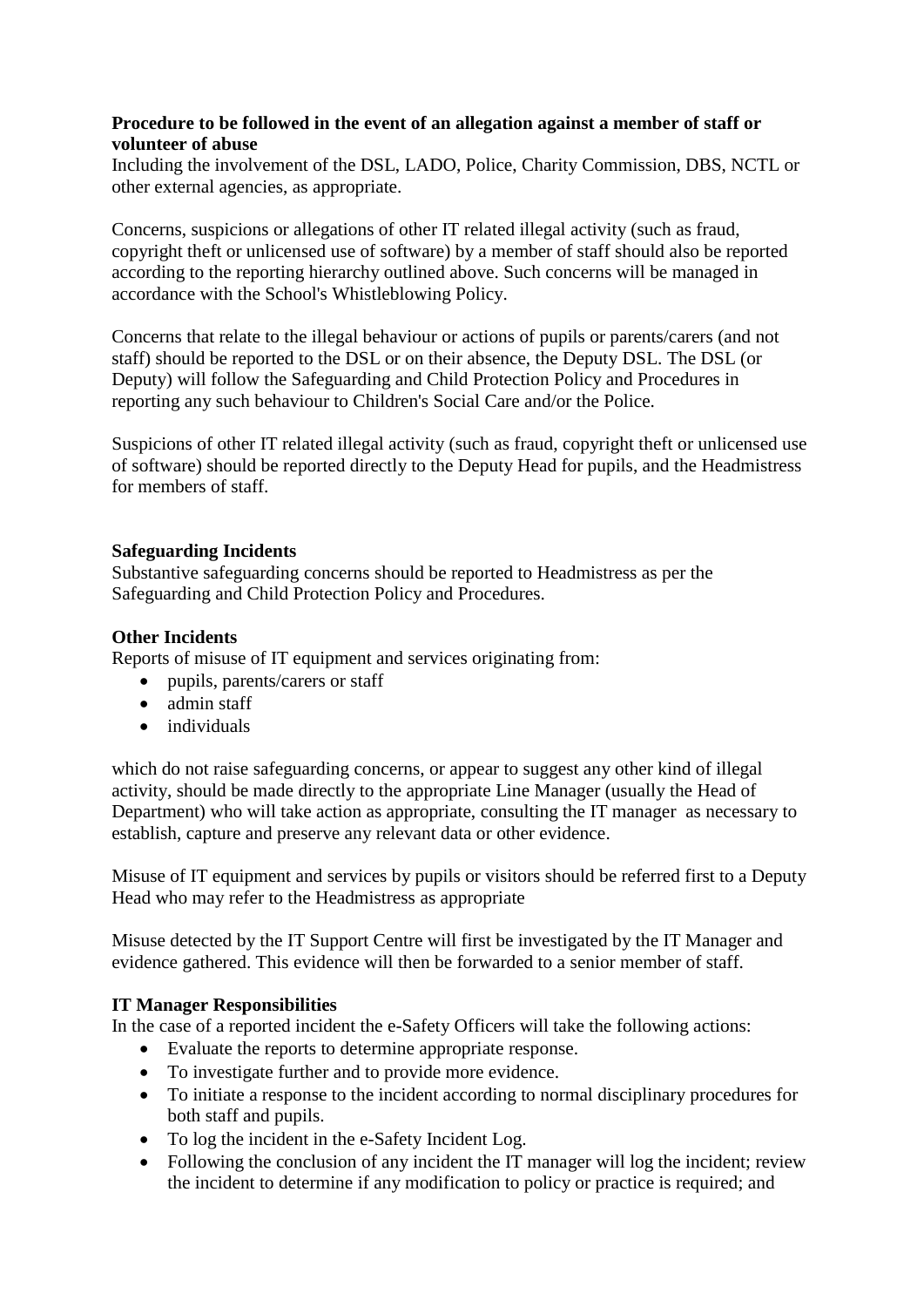brief the Headmistress on all incidents at the next meeting.

#### <span id="page-11-0"></span>**IT Investigations**

Where directed by the Headmistress or Deputy DSL or by an external agency such as the Police, the IT Manager will undertake further investigative actions. These may include:

- Detailed examination of firewall, filter, mail relay and other security logs and the extraction therefrom of references to activity associated with the incident in question
- Examination of materials stored on the School's storage networks taking copies of any items associated with the incident in question.
- Remote examination of School desktop and laptop computers and the gathering of relevant evidence therefrom, including the copying of materials or the taking of screen-captures as required.
- Examination of the contents of School email mailboxes, including sent and deleted items - and the extraction of messages and materials relevant to the incident in question.

The requiring of staff to return School-owned mobile devices for investigation.

These investigations will be carried out by the IT Manager.

Unsuitable materials will be copied and may then – under the direction of an appropriate authority - be deleted from storage, mailboxes or computers.

At the culmination of the investigation a report on all materials and references found detailing the processes followed - will be passed on to the Headmistress; names will be redacted as appropriate from all such reports in accordance with confidentiality requirements.

Should any of these investigations uncover materials or accesses for which there is any suspicion of illegality the IT Manger will immediately suspend any further inspection, reporting the matter in accordance with the procedure above (illegal incidents) or to the Police (if already involved) and awaiting direction from them. IT Manager will also assist with the recovery of School-owned equipment such as desktop and laptop computers and mobile devices as required by the relevant authorities.

The IT Manager will only examine the contents of devices not owned by the School with the prior agreement of the pupil and/or his parents.

#### <span id="page-11-1"></span>**Appendices**

Pupils' AUP Agreement Staff AUP Agreement Visitors' AUP Agreement Internet Security Information Protocols for monitoring and reporting Information sent to parents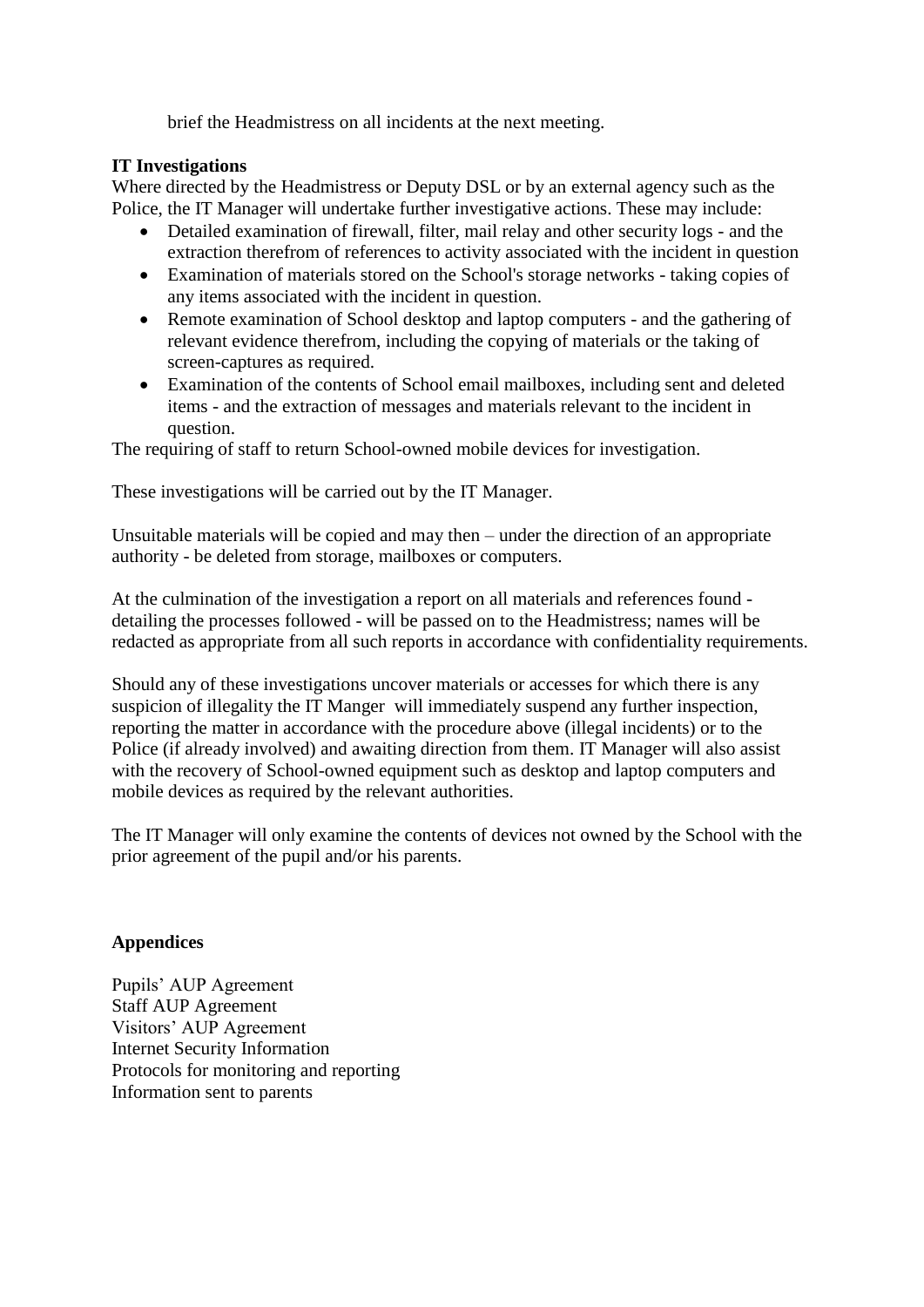

**ICT Acceptable Use Policy for Pupils**

*This policy is for the whole school including EYFS*

#### <span id="page-12-0"></span>**ICT Acceptable Use Policy for Pupils**

This agreement is intended to encourage imaginative, responsible and safe use of digital technologies. By acting with care and thought pupils should be putting into practice much of this policy.

The School provides both networked, desktop computers and wireless access to the internet through its own filtered connection.

#### **Personal safety and responsibility**

- I understand that the School will log and monitor my use of computers, devices and my digital communications;
- I will keep my school username and password safe and secure. I will not share it, nor will I try to use another pupil's or staff member's username and password. I understand that I should not write down or store passwords where it is possible that someone may steal them;
- I will not leave any school device, or device connected to the school network, logged on for others to use;
- I will not give out personal information about myself or others that could be used to identify me, my family or my friends (e.g. addresses, email addresses, phone numbers, information about the school or my age or the age of another pupil) unless a trusted adult has given me permission;
- I will never arrange to meet someone I have only ever previously met online unless I take a trusted adult with me;
- I will only use school computers and devices as directed. I will not use school devices for on-line gaming, on- line gambling or internet shopping and I will not visit sites I know to be unsuitable;
- I understand that some websites and social networks have age restrictions and I will respect this;
- I understand that once something is posted online or written in an email it has a permanence that is not like something that is said. It can be repeated, is searchable and can be copied out of context. I understand that I have to take responsibility for my actions online and I should consider my reputation, the reputation of others and the reputation of the School.
- If I see anything unpleasant or inappropriate or I receive a message I do not like, I will not respond but I will save it and talk to a trusted adult as soon as possible;
- I will be polite and responsible when I communicate with others. I will not use strong, aggressive or inappropriate language. I will not send messages either anonymously or pretending to be someone else and I will not send group messages needlessly;
- I will not take or distribute images of anyone without their permission;
- I will edit or delete my own files only and not view, or change other people's files without their permission.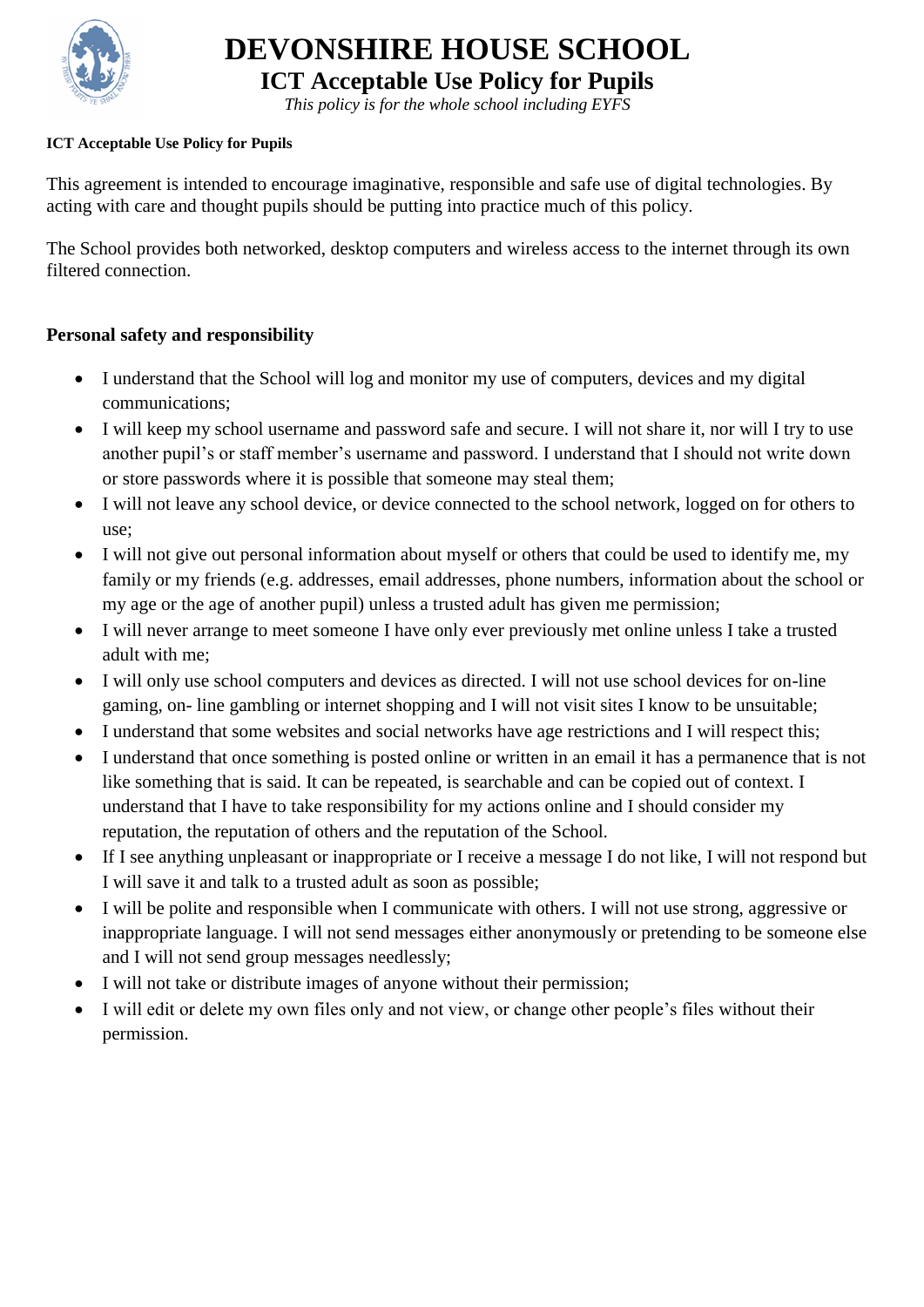#### **Device security**

- I will not use any personal devices (mobile phone, USB device, laptop , iPad etc.) in school;
- I will not try to upload, download or access any materials which are illegal, or encourage illegal, extremist or terrorist activity, or which may cause harm or upset to others, nor will I try to use any programs or software that might allow me to bypass the filtering systems in place to prevent access to such materials;
- I will report immediately any damage or faults involving school equipment or software, however this may have happened;
- I will report any actual or potential technical incident or security breach to my teacher or to a member of staff;
- I will not open a hyperlink in any email or attachment to an email if I have any concerns about it or think it may contain a virus or other harmful program;
- I will not install, attempt to install or store programs or software on any school device, nor will I try to alter the computer settings.

#### **Sanctions**

 I understand that if I fail to comply with this Acceptable Use Policy Agreement I will be subject to disciplinary action. This would include involvement in incidents of cyber-bullying or any inappropriate behaviour that is covered in this agreement, when I am in or out of the School and where it involves my membership of the school community.

I agree to comply with the rules and regulations set out in the Devonshire House School ICT Acceptable Use Policy Agreement for pupils.

#### **Parent or Guardian**

As the parent or guardian of this pupil, I have read the **ICT Acceptable Use Policy for Pupils**. I understand that this access is designed for educational purposes and that Devonshire House Preparatory School has taken available precautions to eliminate controversial material. However, I also recognise that it is impossible for Devonshire House Preparatory School to restrict access to all controversial materials and I will not hold them responsible for materials acquired on the Internet. Further, I accept full responsibility for supervision if and when my child's use is not in a school setting.

I hereby give permission for my child to use the Internet and Learning platform for educational use.

| Pupil's name:                             |
|-------------------------------------------|
| Parent or Guardian's name (please print): |
| Parent or Guardian's Signature:           |
| Date:                                     |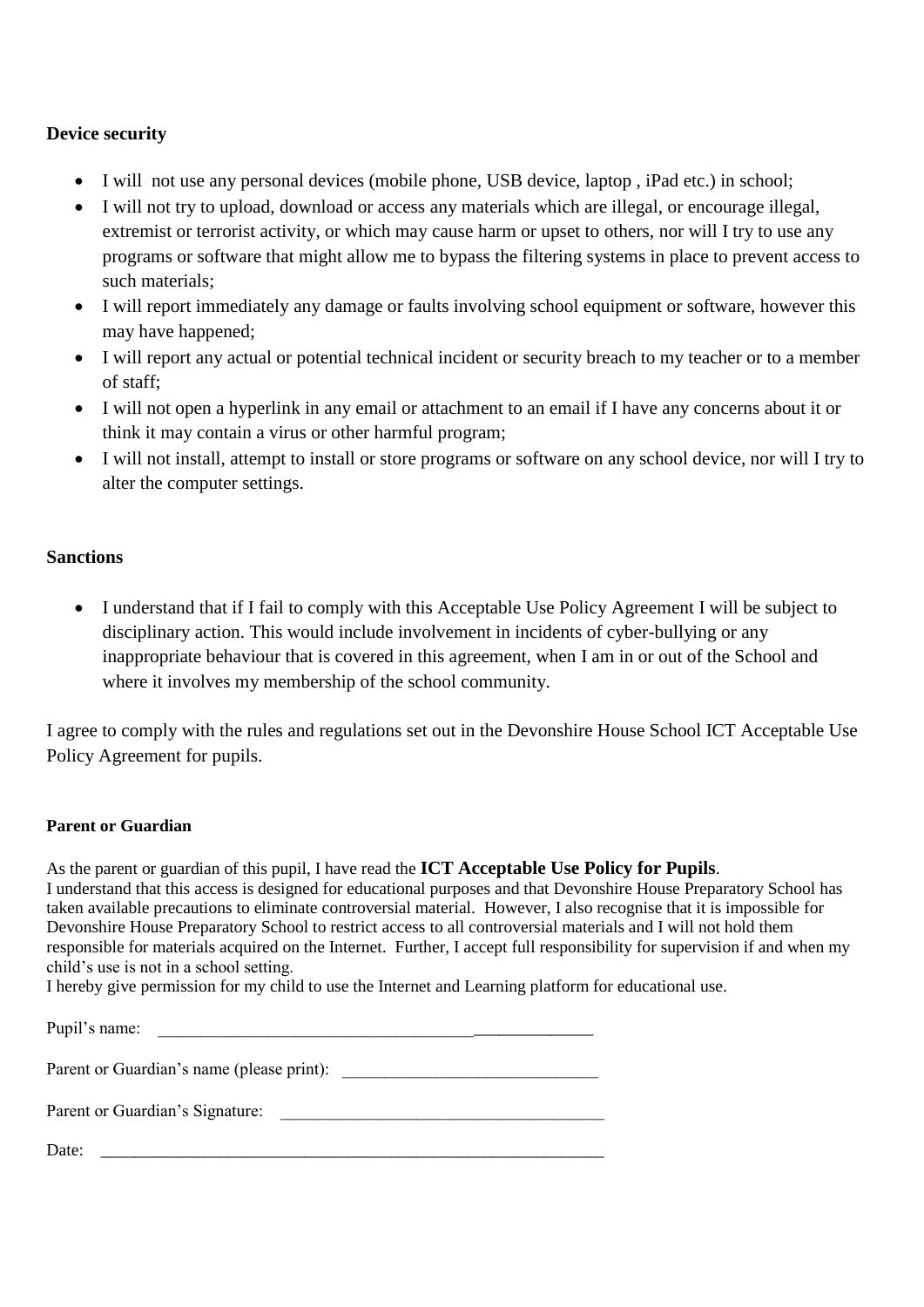

**ICT Acceptable Use Policy for Staff**

*This policy is for the whole school including EYFS*

#### <span id="page-14-0"></span>**ICT Acceptable Use Policy for Staff**

This agreement is intended to encourage imaginative, responsible and safe use of digital technologies. By acting with care and thought you should be putting into practice much of this policy.

In the digital realm, once something is posted online it has a persistence that is not like something that is said. It is also replicable and searchable (directly and through its metadata), and you cannot be sure who your audience is or will be. Once something is posted online, its effects are often magnified and can be mirrored out of context. All of this requires experience to understand. Remember: when you post, you have not only your own reputation to consider but also that of others and that of the school. Every member of the community has to take responsibility for his or her actions online. If you are in doubt, it is best not to post, send an email, etc.

# **This Acceptable Use Policy is intended to ensure**:

- that staff will be responsible users and stay safe while using the internet and other communications technologies for educational, personal and recreational use when in school, when using school systems and equipment and when connected to the school network
- that school ICT systems and users are protected from accidental or deliberate misuse that could put the security of the systems and users at risk
- that staff are protected from potential risk in their use of ICT in their everyday work

Access to ICT is made available to staff to enhance their work and to enhance opportunities for pupils' learning, and the school expects staff to be responsible users.

#### **Acceptable Use Policy Agreement**

- I understand that I must use school ICT systems in a responsible way, to ensure that there is no risk to my safety or to the safety and security of the ICT systems and other users.
- I recognise the value of the use of ICT for enhancing learning and will ensure that pupils receive opportunities to gain from the use of ICT.
- In any interactions with pupils I will ensure appropriate use of ICT.
- I confirm that I have read and understood the Devonshire House School e-Safety Policy.

# **For my professional and personal safety:**

- I understand the school will monitor my use of its ICT systems and networks.
- I understand that the rules set out in this agreement also apply to use of school ICT systems out of school, and to the transfer of personal data out of school.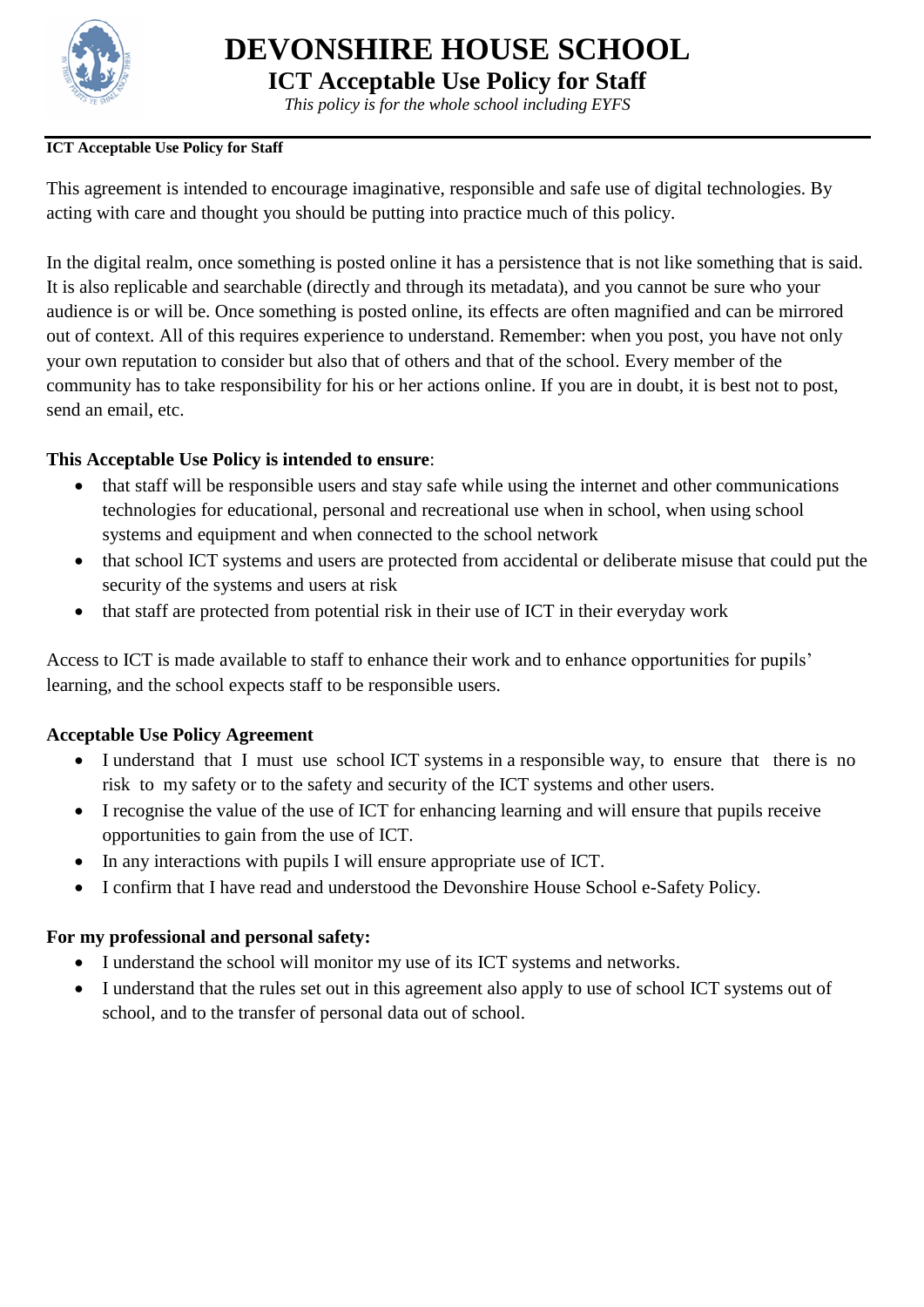- I understand that the security of my account is my responsibility and that I should log on only as myself;
- Keep my login details private and make them secure;
- Not leave any device logged in and accessible to others.
- I will report any actual or potential technical incident or security breach to the IT Manager.
- I will immediately report any illegal, inappropriate or harmful material I become aware of when in school or connected to the school network:
- Material that appears to originate from sources external to the School should be reported to IT Manager;
- Material that appears to have been sent or circulated by a pupil or parent/carer should be reported to the Designated Safeguarding Lead (DSL) (or in their absence the deputy DSL);
- Material that appears to have been sent or circulated by a member of staff (including a temporary member of staff or volunteer) should be reported to the Headmistress.

# **I will be professional in my communications and actions when using school ICT systems at school, when using school ICT systems and equipment or when connected to the school network:**

- I will ensure that when I take and / or publish images of others I will do so in accordance with the school's policy on the use of digital / video images.
- I will not access, copy, remove or otherwise alter any other user's files, without their express permission.
- Any use that I make of chat and social networking sites will be in accordance with the guidance given in the Codes of Conduct.
- I will not engage in any on-line activity that may compromise my professional responsibilities.
- I understand that the school ICT systems are primarily intended for educational use.

# **The school has the responsibility to provide safe and secure access to ICT:**

- I will not open any hyperlinks in emails, or any attachments to emails, unless the source is known and trusted.
- I will not try to upload, download, or access any materials which are illegal (for example child sexual abuse images, criminally racist material, adult pornography covered by the Obscene Publications Act) or which endorse, condone, or incite illegal, extremist or terrorist activity or which are in any other way inappropriate for school, or may cause harm or distress to others. I will not try to use any programs or software to bypass the school's filtering and security systems in order to access such materials.
- I will only transport, hold, disclose or share personal information about myself or others, as outlined in the school's Data Protection Policy.
- I understand that data protection requires that any staff or pupil data to which I have access must be kept private and confidential.
- I will immediately report any damage, loss or faults involving school equipment or software to IT Support.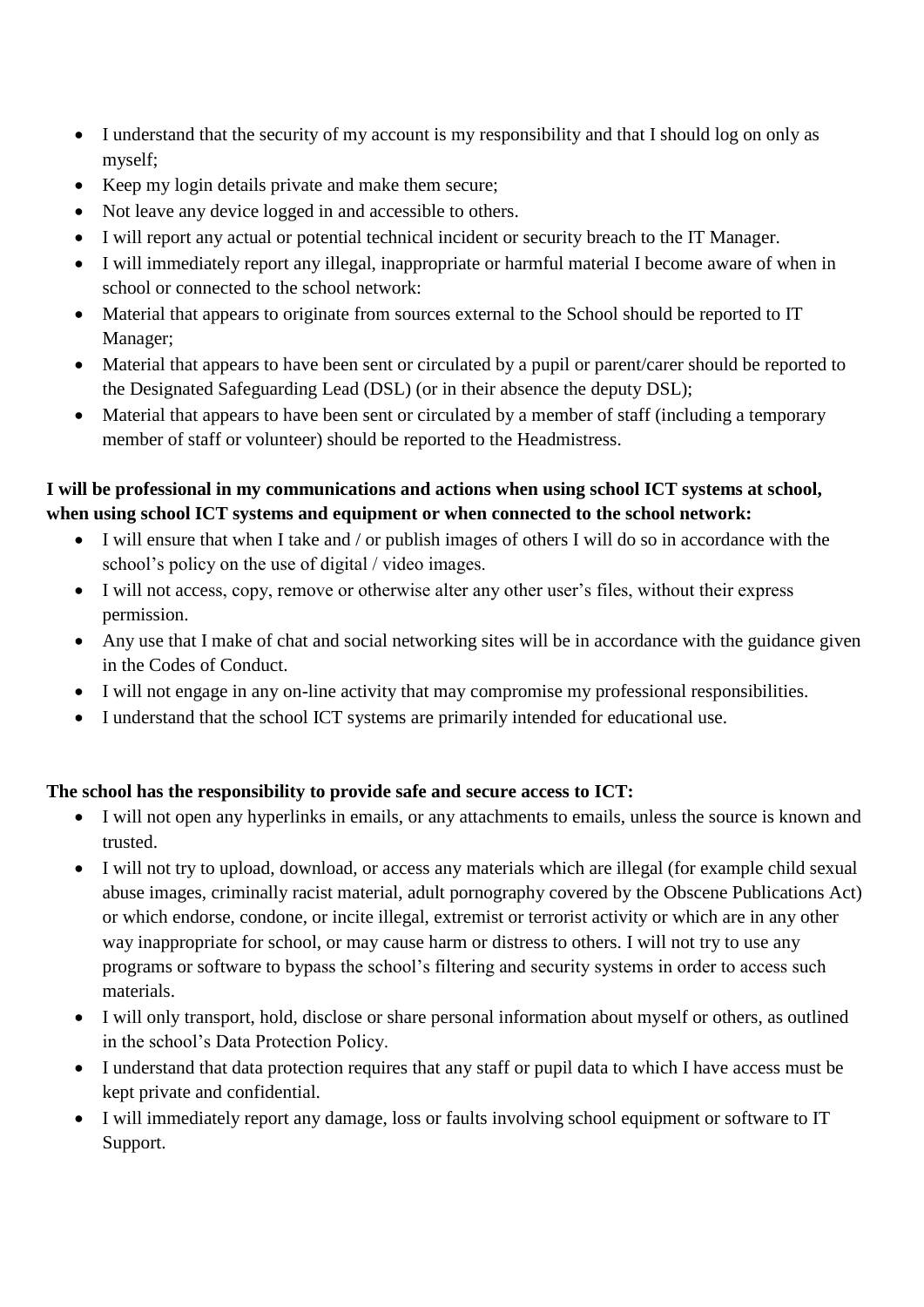# **When using the internet in my professional capacity or for school-sanctioned personal use:**

- I will ensure that I have permission to use the original work of others in my own work.
- Where work is protected by copyright, I will not download or distribute copies (including music and videos).

# **I understand that I am responsible for my actions in and out of the school:**

- I understand that this AUP Agreement applies not only to my work and use of school ICT equipment in school, but also applies to my use of school ICT systems and equipment off the premises.
- I am aware that emails may be disclosed as evidence in court and that, even if deleted, copies may exist on a back-up system
- I understand that if I fail to comply with this AUP Agreement, I could be subject to disciplinary action.

I agree to comply with the rules and regulations set out in the ICT Acceptable Use Policy Agreement for staff.

Name:

Date: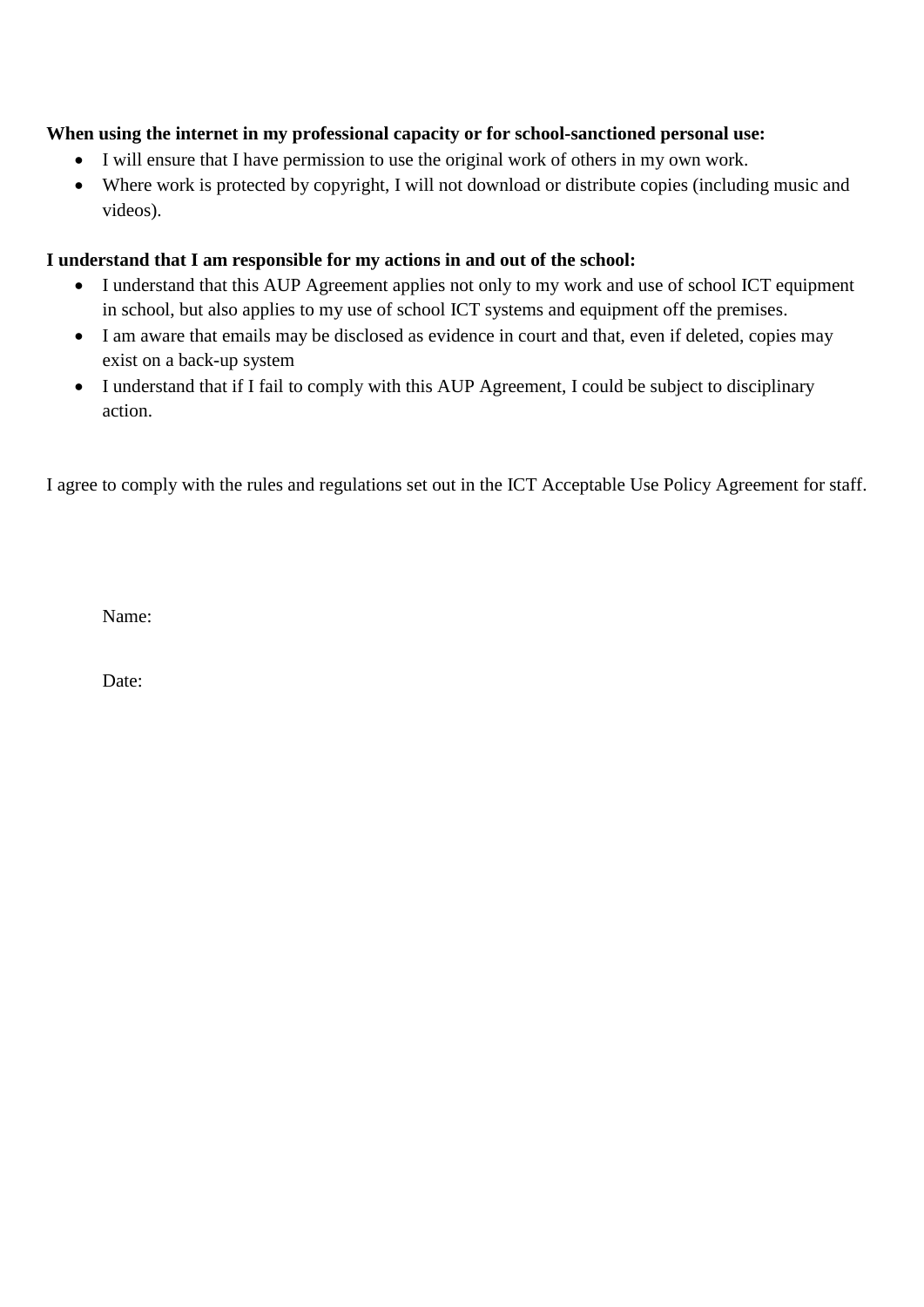#### <span id="page-17-0"></span>**Internet Security Information**

Internet security is a branch of computer security specifically related to the Internet. The Internet represents an insecure channel for the exchange of information and for access to online services. By its nature it carries a high risk of intrusion or fraud, as well as the possibility of inadvertent or malicious abuse by those accessing it. The objective of the schools' security approach is to establish rules and measures to protect against attacks from the Internet and to prevent abuse from within the School, whilst at the same time balancing these risks against the requirement to ensure that members of the community have the widest possible access to internet resources in order to enhance teaching and learning, or for administrative use.

#### **Aim.**

The aim of this appendix is to highlight the risks associated with internet usage and identify the methods used to mitigate these risks. As will be seen from the technical details below, the security tools in use at the School are extremely flexible.

#### **Policy Control**.

Security policy is ultimately determined by SLT for each part of the School. They have responsibility for oversight of Internet Security Policy. The IT Manager and his staff are responsible for implementation and monitoring of the policy, and for reporting breaches thereof.

#### **Incident Reporting.**

Substantive safeguarding concerns should be reported to the Headmistress. Concerns which are not of a safeguarding nature should be reported in the first instance to the appropriate Deputy Head.

The following risks and mitigations have been identified: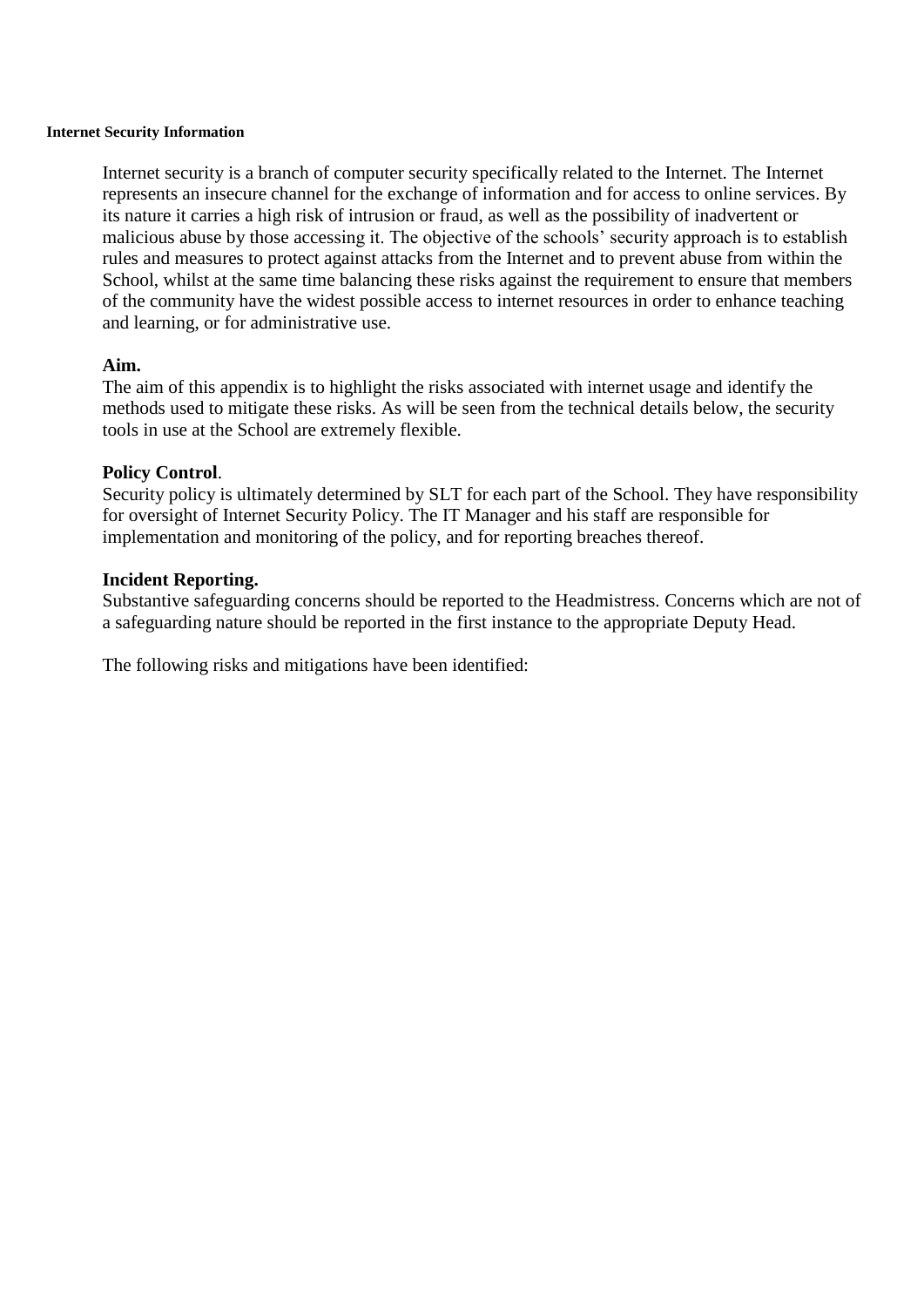| <b>Risks related to Internet Use</b>                                                 | <b>Details</b>                                                                                                       | e-Safety<br>implicati | <b>Mitigation</b>                                                                                                                                                                                                                                                                                                                                        |
|--------------------------------------------------------------------------------------|----------------------------------------------------------------------------------------------------------------------|-----------------------|----------------------------------------------------------------------------------------------------------------------------------------------------------------------------------------------------------------------------------------------------------------------------------------------------------------------------------------------------------|
|                                                                                      |                                                                                                                      | ons                   |                                                                                                                                                                                                                                                                                                                                                          |
| <b>Access</b>                                                                        |                                                                                                                      |                       |                                                                                                                                                                                                                                                                                                                                                          |
| Unauthorised access - by those<br>within and outside the School                      | Use of School systems<br>without permission                                                                          | Yes                   | The School's network and systems can only<br>be accessed by use of a network account -<br>identified by a username and password.<br>Network account details are only handed over<br>in person after an induction.                                                                                                                                        |
| Security of network accounts                                                         | Insecure passwords<br>sharing of accounts -<br>revealing account<br>details - attempting to<br>use another's account | Yes                   | Strong passwords are enforced and staff and<br>pupil inductions reinforce the importance of<br>network account security - and the users'<br>responsibilities therefore. Forgotten<br>passwords will only be reset by the IT<br>Manager.                                                                                                                  |
| Accountability - monitoring                                                          | Attempts to avoid<br>account monitoring                                                                              |                       | Role based or shared network accounts are<br>deprecated unless tied to an accountable<br>individual. All logons are recorded in<br>multiple event logs and databases.                                                                                                                                                                                    |
| <b>Accountability - AUPs</b>                                                         | Non-compliance with<br>School policies                                                                               | Yes                   | The School's Acceptable Use Policies are<br>signed electronically annually.                                                                                                                                                                                                                                                                              |
| <b>Attacks on infrastructure</b>                                                     |                                                                                                                      |                       |                                                                                                                                                                                                                                                                                                                                                          |
| Viral attacks                                                                        | Viruses, worms,<br>Trojans                                                                                           |                       | The School runs an application layer firewall<br>by Smoothwall. The firewall provides<br>antivirus, threat protection and URL filtering<br>services. All of the School's servers and<br>desktop systems run additional endpoint<br>antivirus software for protection against<br>Malware, Viruses and Ransomware.<br>Currently we use Sophos Intercept X. |
| Malware                                                                              | Malware, spyware,<br>adware,<br>ransomware                                                                           |                       | Covered by Smoothwall threat protection and<br>service. We are also covered by Sophos<br>Intercept X on all Server and PC's.                                                                                                                                                                                                                             |
| Denial of service attacks                                                            | Attempts to interfere<br>with legitimate traffic<br>by flooding the<br>network                                       |                       | The Smoothwall firewalls prevent all<br>currently known DoS attacks. The<br>configuration of the School's networks and of<br>the security rules on the firewalls<br>further mitigates this and other attacks.                                                                                                                                            |
| Exploitation of software<br>vulnerabilities                                          | Exploitation of known<br>vulnerabilities in<br>operating systems<br>and applications                                 |                       | Covered by the Smoothwall threat protection<br>service. Inside the School systems are<br>protected by group policies such that users<br>cannot access system components.                                                                                                                                                                                 |
| Attempts to access infrastructure Attempts to log on to or<br>equipment and services | otherwise interfere with<br>infrastructure<br>equipment such as<br>firewalls, switches<br>and routers                |                       | The School's network is configured such that<br>management access to infrastructure items is<br>only possible by IT staff.                                                                                                                                                                                                                               |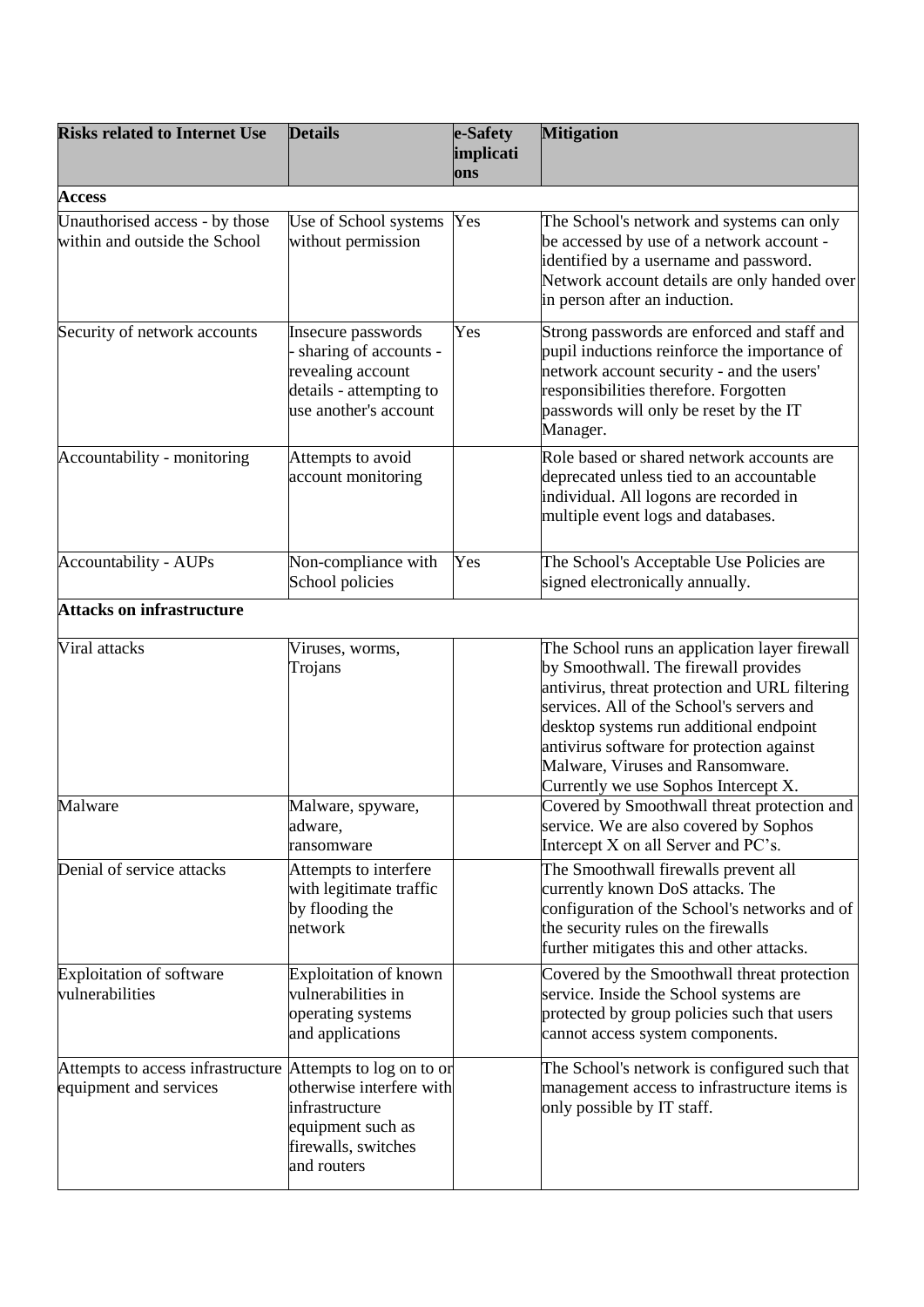| Installation or use of<br>unauthorised software on School<br>systems            |                                                                                                                                                        |     | School systems are locked against the<br>installation or re-configuration of software by<br>users.                                                                                                                                                                                                                                                                                                   |
|---------------------------------------------------------------------------------|--------------------------------------------------------------------------------------------------------------------------------------------------------|-----|------------------------------------------------------------------------------------------------------------------------------------------------------------------------------------------------------------------------------------------------------------------------------------------------------------------------------------------------------------------------------------------------------|
| Connection of poorly configured<br>personal devices                             | Connection of devices<br>not owned by the<br>School that may be<br>infected with virus or<br>worms, or have badly<br>configured network<br>connections |     | Personal devices may not be connected to the<br>wired network without permission of the IT<br>Manager. The wireless network is configured<br>as a 'sandbox'. All other School systems are<br>protected from it.                                                                                                                                                                                      |
| Hacking, cyber espionage from<br>outside the School                             |                                                                                                                                                        |     | Covered by Smoothwall threat protection<br>service.                                                                                                                                                                                                                                                                                                                                                  |
| Use of hacking tools within the<br>School                                       | Keyloggers, password<br>crackers, promiscuous<br>packet capture                                                                                        |     |                                                                                                                                                                                                                                                                                                                                                                                                      |
| <b>Antisocial Use</b>                                                           |                                                                                                                                                        |     |                                                                                                                                                                                                                                                                                                                                                                                                      |
| <b>Bandwidth hogging</b>                                                        | Use of applications the<br>consume unreasonable<br>amounts of bandwidth                                                                                |     | The Smoothwall firewalls are configured to<br>prevent the use of heavy bandwidth<br>applications such as peer to peer files sharing.<br>Network bandwidth use is constantly<br>monitored to identify abuses.                                                                                                                                                                                         |
| Running unauthorised services                                                   | Connection of a device<br>to the School network<br>that advertises<br>unauthorised websites<br>or other Services                                       |     | The firewalls are configured in such a way<br>that only authorised sites and services can be<br>publicised from the School's network to the<br>Internet. A variety of network scanning tools<br>are used to identify other rogue services.                                                                                                                                                           |
| <b>Storage</b>                                                                  |                                                                                                                                                        |     |                                                                                                                                                                                                                                                                                                                                                                                                      |
| Security of user files and<br>resources held on School systems user's files and | Attempts to access to<br>resources without<br>permission                                                                                               | Yes | Access to the School's storage networks is<br>tightly controlled by permissioning based on<br>the users' network accounts. This gives direct<br>accountability and security.                                                                                                                                                                                                                         |
| Integrity of user files and<br>resources                                        | Attempts to alter or<br>delete others users' files<br>and resources                                                                                    |     | File security makes it most unlikely that a<br>user could maliciously damage another user's<br>files, but in the event of such happening the<br>IT Manager can restore from routine backups.<br>The backup regime covers all School storage<br>systems on a nightly basis and there are<br>additional mechanisms to allow users to<br>recover their own files should they become<br>lost or damaged. |
| Security of system and<br>administrative resources                              | Attempts to access the<br>system or School<br>administration<br>resources without<br>permission                                                        |     | Access to the School's storage networks is<br>tightly controlled by permissions based on the<br>users' network accounts. This gives direct<br>accountability and security                                                                                                                                                                                                                            |
| Integrity of system and<br>administrative resources                             | Attempts to alter or<br>delete system or School<br>administration files<br>and resources                                                               |     | In addition to the mechanisms defined above<br>all School databases are backed up to multiple<br>locations to provide increased resilience                                                                                                                                                                                                                                                           |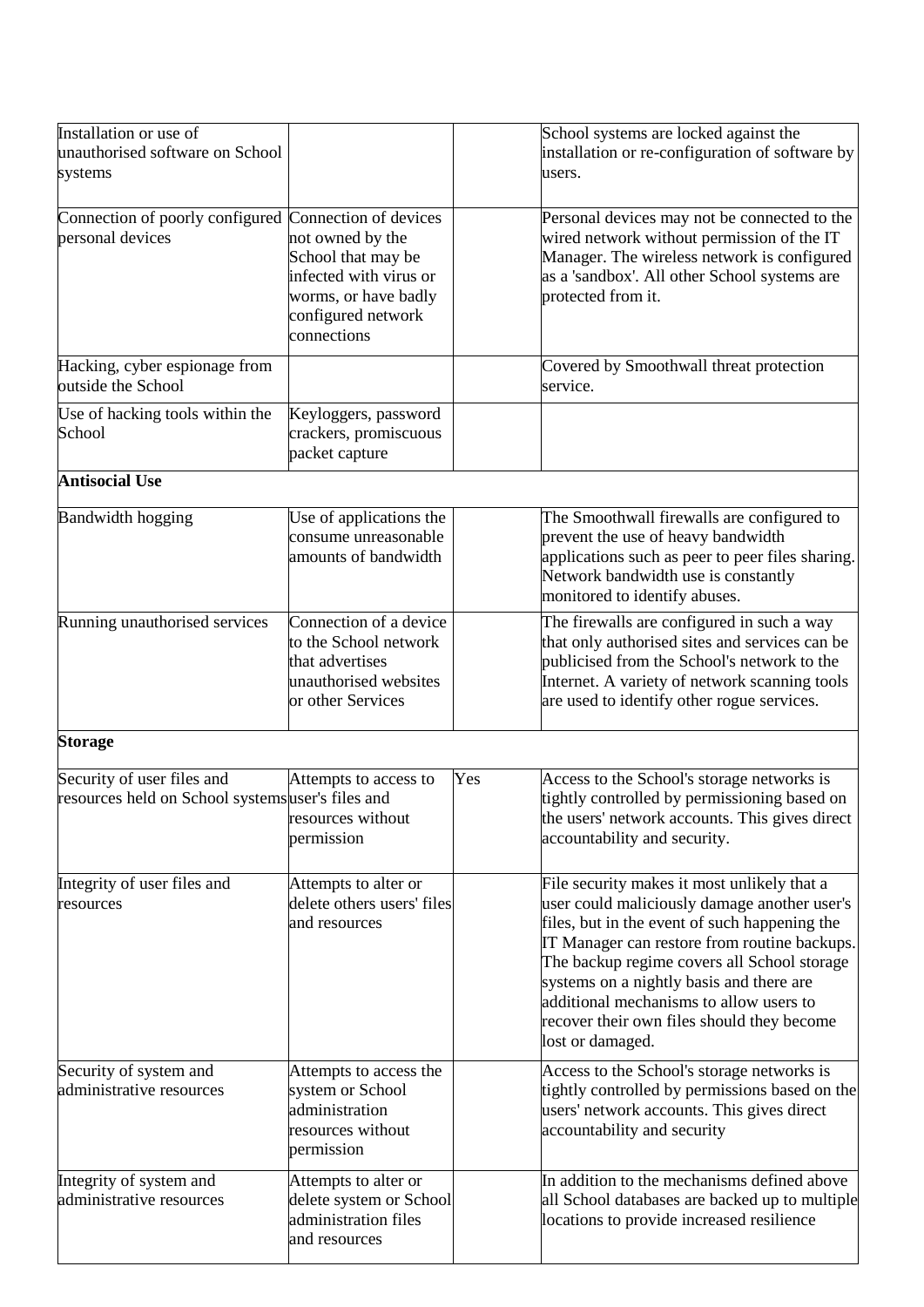| Unacceptable or inappropriate<br>storage of personal data                                                                                                                        | Use of the School's<br>storage networks in an<br>unauthorised or<br>insecure manner for<br>personal data                                                  |     | The IT manager has access to all file systems<br>and monitors broad patterns of use constantly.<br>Suspicious traffic patterns are investigated in<br>depth                                                                                                                                                                                                                                                            |
|----------------------------------------------------------------------------------------------------------------------------------------------------------------------------------|-----------------------------------------------------------------------------------------------------------------------------------------------------------|-----|------------------------------------------------------------------------------------------------------------------------------------------------------------------------------------------------------------------------------------------------------------------------------------------------------------------------------------------------------------------------------------------------------------------------|
| Access to copyright materials                                                                                                                                                    | Making accessible<br>materials in breach of<br>copyright - e.g. -<br>outside the School                                                                   |     | The School's streaming media servers are<br>configured to prevent access to materials<br>thereon that might breach copyright. The staff<br>AUP states that work protected by copyright<br>will not be downloaded or distributed for any<br>school work, and use of any original work by<br>others requires their permission. Pupils<br>receive instruction in the use of copyright and<br>otherwise licensed material. |
| Introduction of inappropriate or<br>illegal materials onto School<br>systems across the network from<br>other public networks, from<br>personal devices, from<br>removable media | The copying or<br>downloading of<br>inappropriate or illegal<br>materials onto School<br>computers or network<br>storage solutions                        |     | The filters are configured to prevent access to<br>and the downloading from Internet sites that<br>have been categorised by the filter<br>manufacturer. Attempts to access blocked<br>sites are recorded and daily reports sent to the<br>IT Manager.                                                                                                                                                                  |
| <b>Email</b>                                                                                                                                                                     |                                                                                                                                                           |     |                                                                                                                                                                                                                                                                                                                                                                                                                        |
| Unacceptable/inappropriate use<br>of email                                                                                                                                       | Unprofessional conduct Yes<br>use of unacceptable<br>language -<br>inappropriate email<br>targeting - use of<br>School systems for<br>commercial purposes |     | Office 365 has strong filtering inside it that is<br>configured to block inappropriate use of<br>language.                                                                                                                                                                                                                                                                                                             |
| Antisocial use of email                                                                                                                                                          | Sending of<br>inappropriate or<br>unauthorised bulk<br>emails                                                                                             |     | Office 365 has strong filtering inside it that is<br>configured to block inappropriate use of<br>language.                                                                                                                                                                                                                                                                                                             |
| Email attacks                                                                                                                                                                    | Spam, mail-bombing<br>and phishing attacks,<br>use of botnets                                                                                             |     | The Sophos Intercept X software includes<br>antivirus and antispam filters and can protect<br>against a wide variety of mail<br>based attacks.                                                                                                                                                                                                                                                                         |
| Relaying - anonymous and<br>otherwise                                                                                                                                            | The use of School<br>email system to<br>forward messages to<br>other external<br>mail systems                                                             | Yes | The mail relays are configured to prevent the<br>relaying of emails by any system on the<br>School's network other than authorised mail<br>servers.                                                                                                                                                                                                                                                                    |
| <b>Bullying</b>                                                                                                                                                                  |                                                                                                                                                           | Yes | The Smoothwall software maintains a log of<br>messages sent and received that can be used<br>for diagnostic and forensic purposes.<br>Smoothwall can be used to flag up<br>immediately to the IT Manager any situation<br>where a school computer is used to type or<br>display any word on a specified trigger words<br>list, which includes words associated with<br>bullying and trolling.                          |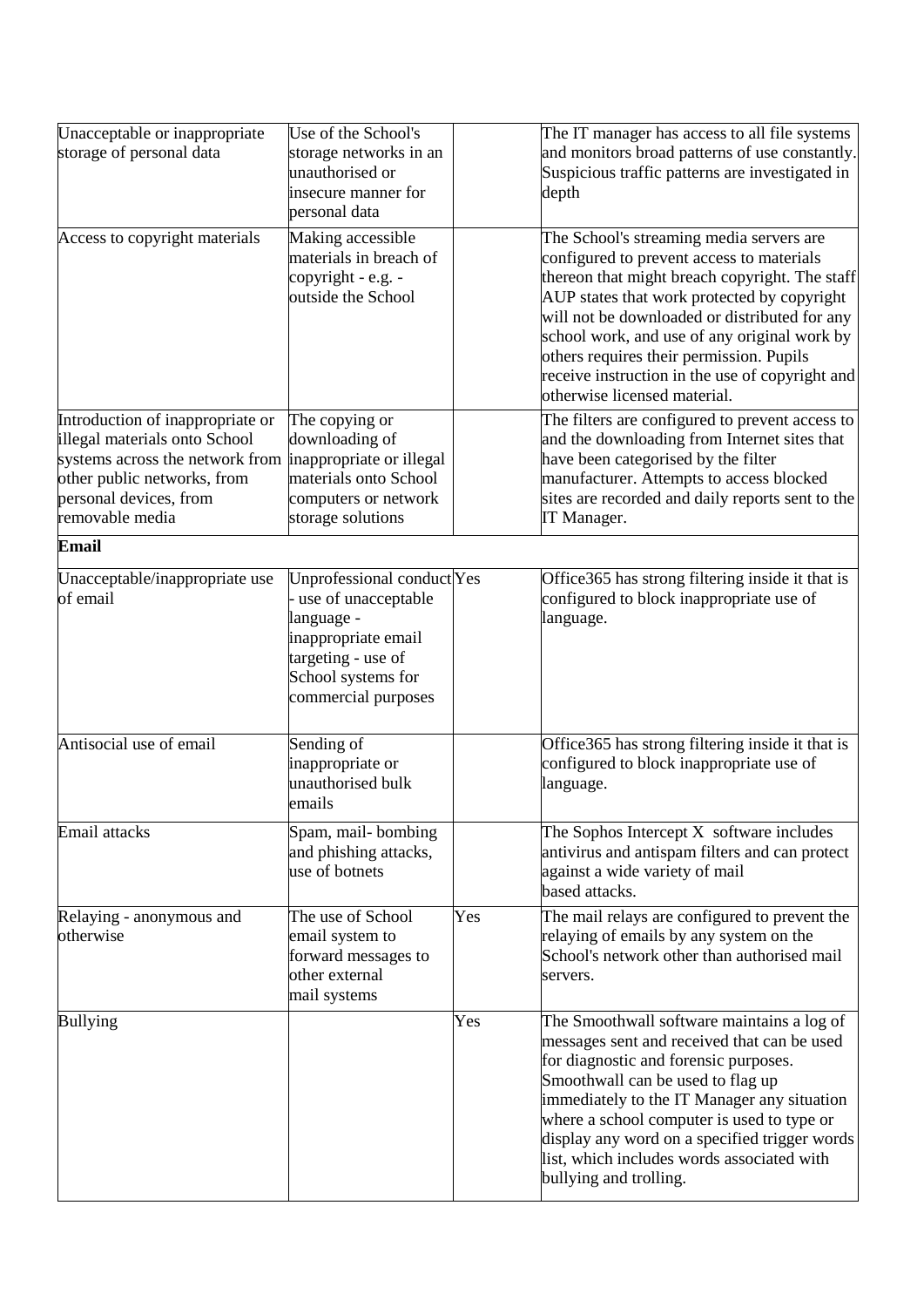| Accidental exposure of data                    | Careless use of email<br>resulting in data being<br>send to the wrong<br>recipient                                                                                                                               |     | Internal emails can be recalled by the user,<br>and they can be deleted from mailboxes en<br>masse by IT. Staff induction includes advice<br>on the careful use of email.                                                                                                                                                                                                                                                                                                                                                                                                             |
|------------------------------------------------|------------------------------------------------------------------------------------------------------------------------------------------------------------------------------------------------------------------|-----|---------------------------------------------------------------------------------------------------------------------------------------------------------------------------------------------------------------------------------------------------------------------------------------------------------------------------------------------------------------------------------------------------------------------------------------------------------------------------------------------------------------------------------------------------------------------------------------|
| <b>World Wide Web</b>                          |                                                                                                                                                                                                                  |     |                                                                                                                                                                                                                                                                                                                                                                                                                                                                                                                                                                                       |
| Access to unsuitable materials                 | Accessing materials<br>and websites that are<br>inappropriate in a<br>school environment                                                                                                                         | Yes | The filters are configured to prevent access to<br>and the downloading from Internet sites that<br>have been categorised by the filter<br>manufacturer. Attempts to access blocked<br>sites are recorded and daily reports sent to the<br>IT Manager and his deputy. Substantive<br>safeguarding concerns would be reported to<br>the Headmistress as per the Safeguarding and<br>Child Protection Policy and Procedures.<br>Concerns which are not of a safeguarding<br>nature would be reported in the first instance<br>to the appropriate line manager (relevant<br>Deputy Head). |
| Access to terrorist or extremist<br>propaganda | Accessing or<br>generating statements<br>or images which<br>endorse, condone, or<br>incite illegal, extremist<br>or terrorist activity                                                                           | Yes | As above, plus Smoothwall software is used<br>to flag up immediately to the IT Manager any<br>situation where a school computer is used to<br>type or display any word on a specified<br>trigger words list, which includes words<br>associated with extremism or radicalisation.                                                                                                                                                                                                                                                                                                     |
| Access to illegal materials and<br>services    | Accessing child abuse<br>materials - race or hate<br>crime materials -<br>materials that breach<br>the Obscene<br>Publications Act -<br>fraudulent or copyright<br>materials, unlicensed<br>software or services | Yes | Smoothwall is used to detect, track and block<br>illicit material.                                                                                                                                                                                                                                                                                                                                                                                                                                                                                                                    |
| Access to unwanted materials                   | Inadvertent viewing of Yes<br>unsuitable materials                                                                                                                                                               |     | The filters are configured to prompt staff<br>before allowing access to a range of subject<br>categories that - whilst not deemed unsuitable<br>are considered to require caution.                                                                                                                                                                                                                                                                                                                                                                                                    |
| Gaming and gambling                            |                                                                                                                                                                                                                  | Yes | See above.                                                                                                                                                                                                                                                                                                                                                                                                                                                                                                                                                                            |
| Excessive use of the Internet                  |                                                                                                                                                                                                                  | Yes | This is a pastoral issue.                                                                                                                                                                                                                                                                                                                                                                                                                                                                                                                                                             |
| Running unauthorised websites                  | The publicising within<br>or outside the School of<br>websites purporting to<br>have official backing<br>without permission                                                                                      | Yes | The firewalls are configured in such a way<br>that only authorised sites and services can be<br>publicised from the School's network to the<br>Internet. If unacceptable sites outside the<br>School are reported the IT Manger will<br>inform the Head.                                                                                                                                                                                                                                                                                                                              |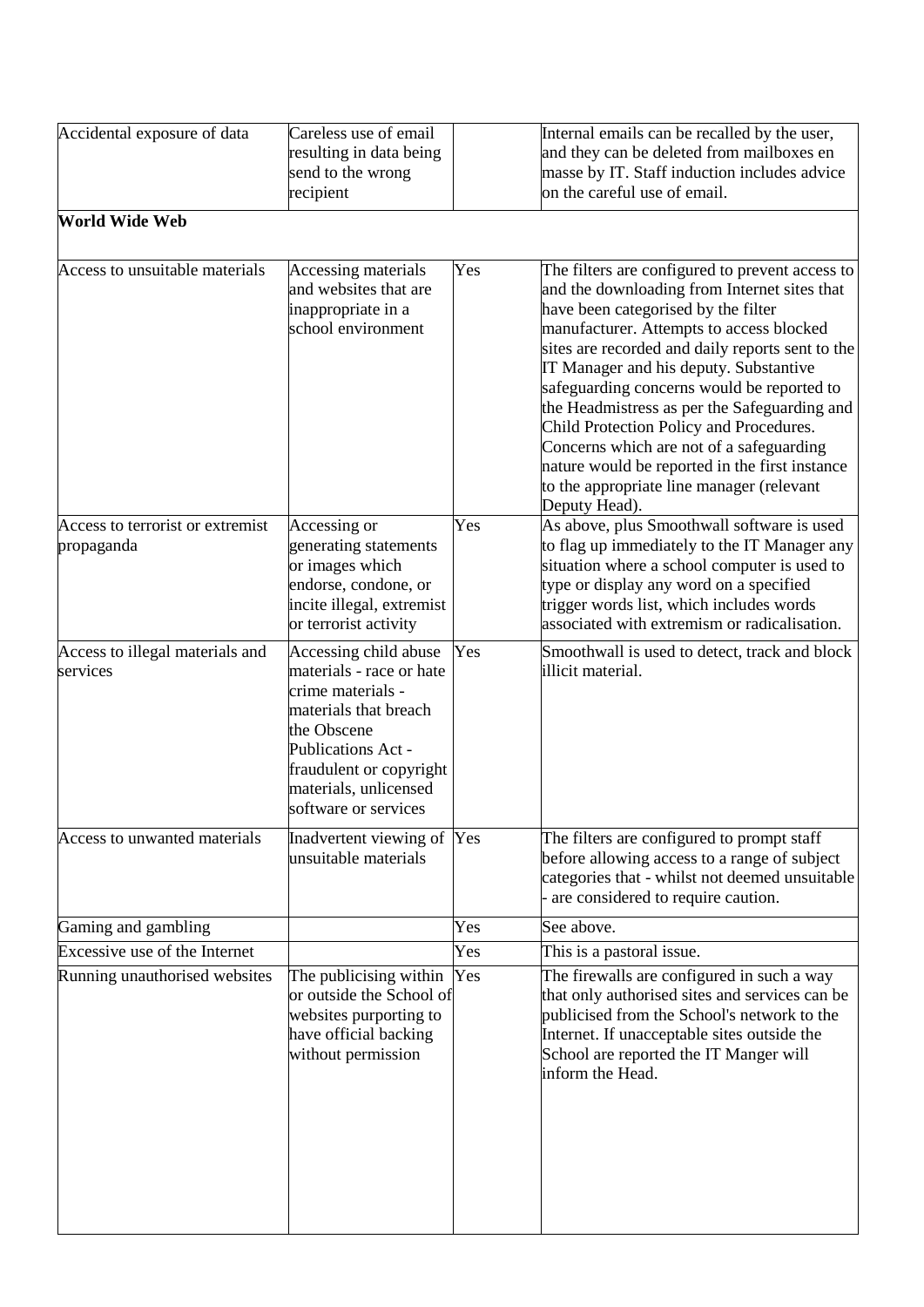| <b>Social Networking</b>                                                |                                                                                                                                                                                                                                                    |     |                                                                                                                                                                                                                                                                                                                                                                                                                                                                                                                    |
|-------------------------------------------------------------------------|----------------------------------------------------------------------------------------------------------------------------------------------------------------------------------------------------------------------------------------------------|-----|--------------------------------------------------------------------------------------------------------------------------------------------------------------------------------------------------------------------------------------------------------------------------------------------------------------------------------------------------------------------------------------------------------------------------------------------------------------------------------------------------------------------|
| Inappropriate or unsafe use of<br>social media                          | Inappropriate<br>communications<br>between adults and<br>children - exposure to<br>grooming - awareness<br>of audience – control<br>of permissions -<br>sensitivity regarding<br>personal data - regard<br>for reputation (school<br>and personal) | Yes | The School's policies and guidance on the<br>safe use of social media are foregrounded in<br>safeguarding training. Pupils are given<br>extensive guidance through the ICT<br>curriculum regarding the safe use of social<br>media. Software is used to flag up<br>immediately to the IT Manager any situation<br>where a school computer is used to type or<br>display any word on a specified trigger words<br>list, which includes words associated with<br>grooming, bullying, trolling and<br>radicalisation. |
| Antisocial use of social                                                | Trolling, abusive                                                                                                                                                                                                                                  | Yes | See above. The School's Anti-bullying                                                                                                                                                                                                                                                                                                                                                                                                                                                                              |
| media                                                                   | messaging                                                                                                                                                                                                                                          |     | Policy also applies.                                                                                                                                                                                                                                                                                                                                                                                                                                                                                               |
| Inadequate privacy settings                                             | Allowing public access Yes<br>to personal information<br>through inadequate<br>knowledge of<br>security settings                                                                                                                                   |     | See above.                                                                                                                                                                                                                                                                                                                                                                                                                                                                                                         |
| <b>Bullying</b>                                                         |                                                                                                                                                                                                                                                    | Yes | See above. The School's Anti-bullying Policy<br>also applies.                                                                                                                                                                                                                                                                                                                                                                                                                                                      |
| Exposure to social network based Social engineering,<br>attacks         | fake offers, manual<br>sharing scams, 'like'<br>jacking, fake<br>plugins, fake apps                                                                                                                                                                | Yes | See above.                                                                                                                                                                                                                                                                                                                                                                                                                                                                                                         |
| <b>Intranets and external websites</b>                                  |                                                                                                                                                                                                                                                    |     |                                                                                                                                                                                                                                                                                                                                                                                                                                                                                                                    |
| Publishing of unsuitable<br>materials                                   | The publishing on<br>School websites and<br>intranets of unsuitable,<br>inflammatory or<br>otherwise unauthorised<br>materials                                                                                                                     |     | The School's content management solution -<br>Firefly - logs the creators and editors of<br>content, who are identifiable through their<br>network accounts. The webmasters for these<br>sites have control over permissioning.                                                                                                                                                                                                                                                                                    |
| Bringing the School into<br>disrepute                                   | The publishing on<br>websites or social<br>media outside the<br>School of materials or<br>comments that damage<br>the reputation of the<br>School                                                                                                  |     |                                                                                                                                                                                                                                                                                                                                                                                                                                                                                                                    |
| <b>Personal and Mobile Devices</b>                                      |                                                                                                                                                                                                                                                    |     |                                                                                                                                                                                                                                                                                                                                                                                                                                                                                                                    |
| Dangerous or careless use of<br>resources personal or mobile<br>devices | Use of personal or<br>mobile devices in a<br>manner that could<br>cause a breach of the<br>School's AUPs -<br>inadvertent access to<br>personal data or<br>resources through lack<br>of understanding                                              | Yes | For School owned devices, safeguarding<br>training is given as part of the device<br>induction. A Conditions for Loan form must<br>be signed by the recipient of the device which<br>covers safeguarding requirements.                                                                                                                                                                                                                                                                                             |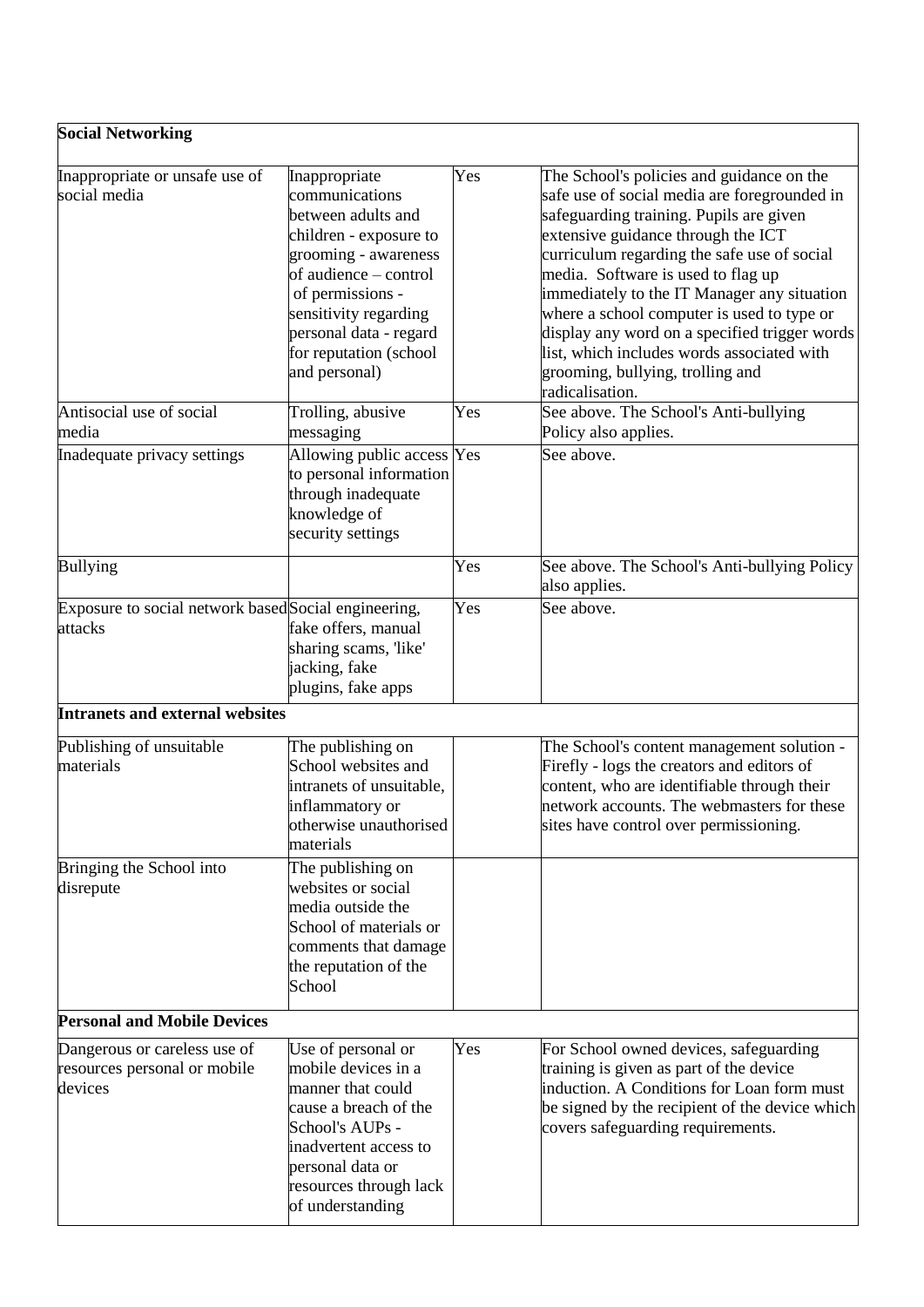| Theft or loss of personal devices Loss of School owned  | devices - loss of<br>personal data<br>contained thereon                                                                                                                              | Yes | School devices are covered by a signed<br>agreement as to the user's responsibilities for<br>the device.                                                                                                                                                                                                                                              |
|---------------------------------------------------------|--------------------------------------------------------------------------------------------------------------------------------------------------------------------------------------|-----|-------------------------------------------------------------------------------------------------------------------------------------------------------------------------------------------------------------------------------------------------------------------------------------------------------------------------------------------------------|
| <b>Digital Literacy</b>                                 |                                                                                                                                                                                      |     |                                                                                                                                                                                                                                                                                                                                                       |
| Abuses resulting from ignorance Breaches of School      | policies through lack of<br>knowledge of IT<br>systems                                                                                                                               | Yes | Staff training and INSET aims to raise staff<br>awareness of the Internet and its uses.<br>The ICT curriculum does the same for<br>Pupils.                                                                                                                                                                                                            |
| Unsafe practices caused by lack<br>of knowledge         | Lack of understanding<br>of how Internet<br>services such as<br>synchronisation of<br>cloud storage and<br>social networks operate<br>can result in unsafe use<br>of the<br>Internet | Yes | See above.                                                                                                                                                                                                                                                                                                                                            |
| Circumvention of the School's<br>security<br>mechanisms |                                                                                                                                                                                      |     |                                                                                                                                                                                                                                                                                                                                                       |
| Anonymous proxies                                       | Attempts to access<br>websites and services<br>otherwise prohibited<br>from the School's<br>network by bypassing<br>the School's security<br>systems                                 | Yes | Known anonymous proxies are blocked by<br>the firewalls.                                                                                                                                                                                                                                                                                              |
| <b>Http tunnelling</b>                                  | Attempts to bypass<br>security systems by<br>tunnelling through<br>secure connections                                                                                                | Yes | We implement SSL decryption for pupils<br>with one or two exceptions in selected<br>categories, such as banking and shopping.                                                                                                                                                                                                                         |
| Masquerading                                            | Attempting to use<br>another person's<br>identity on the Internet<br>e.g. - as email sending<br>address                                                                              | Yes | Extensive logs are maintained on all of the<br>School's platforms that can be used<br>forensically to trace such wrongdoing.                                                                                                                                                                                                                          |
| <b>IT Service Issues</b>                                |                                                                                                                                                                                      |     |                                                                                                                                                                                                                                                                                                                                                       |
| Incorrectly or poorly configured<br>systems             | Security loopholes in<br>School networks and<br>systems as a result of<br>poor design or<br>configuration                                                                            |     | The ITSC has a considerable range of<br>experience in the design and maintenance of<br>secure networks and systems. This is<br>augmented by ongoing training and research.<br>In addition, internal and external penetration<br>tests are carried out on an annual basis. IT<br>support also carry out weekly tests on systems<br>and infrastructure. |
| Out of date software versions                           | Updates and security<br>hotfixes not applied in<br>a timely fashion                                                                                                                  |     | All School systems are updated at the earliest<br>possible point - depending on the urgency of<br>the hotfix. Central management solutions roll<br>out most updates automatically - except in<br>circumstance where so to do might<br>compromise the service provision.                                                                               |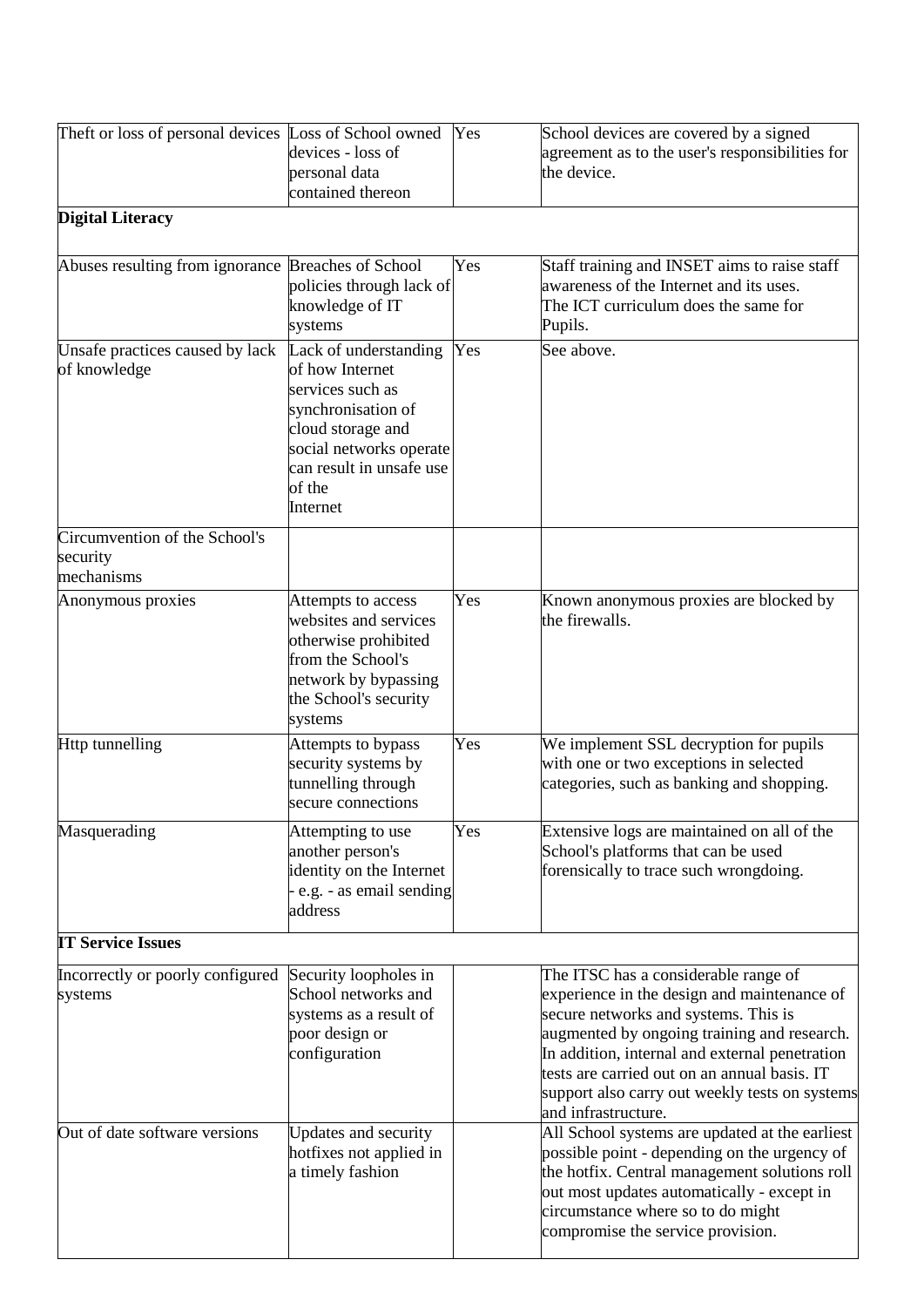| Out of date threat databases    | Antivirus, threat and<br><b>URL</b> filtering databases<br>not being updates on a<br>regular basis   | Antivirus, threat protection and URL filtering<br>databases are updated automatically on a<br>nightly basis.            |
|---------------------------------|------------------------------------------------------------------------------------------------------|-------------------------------------------------------------------------------------------------------------------------|
| Inadequate IT staffing          | Insufficient or poorly<br>trained IT staff<br>resulting in poor<br>systems design<br>and maintenance | The IT manager is highly experienced and has<br>an appropriate annual training budget.                                  |
| <b>Future Threats</b>           |                                                                                                      |                                                                                                                         |
| As yet unknown Internet threats |                                                                                                      | The IT Manager is charged with ongoing<br>research into new and evolving Internet and<br>other security related issues. |

# <span id="page-24-0"></span>**E-Safety Protocols for Monitoring and Reporting**

These monitoring and reporting protocols are to be read in conjunction with the e-Safety policy

| <b>Responsibility</b>                | <b>Policy</b><br><b>Reference</b>                                                                                      | <b>Requirement</b>                            | Frequency | <b>Dates</b>                                                                              | <b>Remarks</b>                                                                                                                                 |
|--------------------------------------|------------------------------------------------------------------------------------------------------------------------|-----------------------------------------------|-----------|-------------------------------------------------------------------------------------------|------------------------------------------------------------------------------------------------------------------------------------------------|
| <b>IT Manager</b>                    | -Schedule for<br>Development<br>/Monitoring/Review<br>-e-Safety Group (ICT<br>Committee) Roles and<br>Responsibilities | Report on e-<br>Safety for SLT                | Termly    | Summary of<br>preceding term's e-<br>Safety issues<br>presented early each<br>term to SLT | Standing item at SLT<br>beginning of each term<br>to include<br>Summary of e-Safety<br>incidents.<br><b>E-Safety Staff Training</b><br>report. |
| IT Manager and e-Safety Group<br>SLT |                                                                                                                        | Report on e-Safety Annually<br>for Governance |           | <b>Last Governance</b><br>Meeting of the<br><b>Summer Term</b>                            |                                                                                                                                                |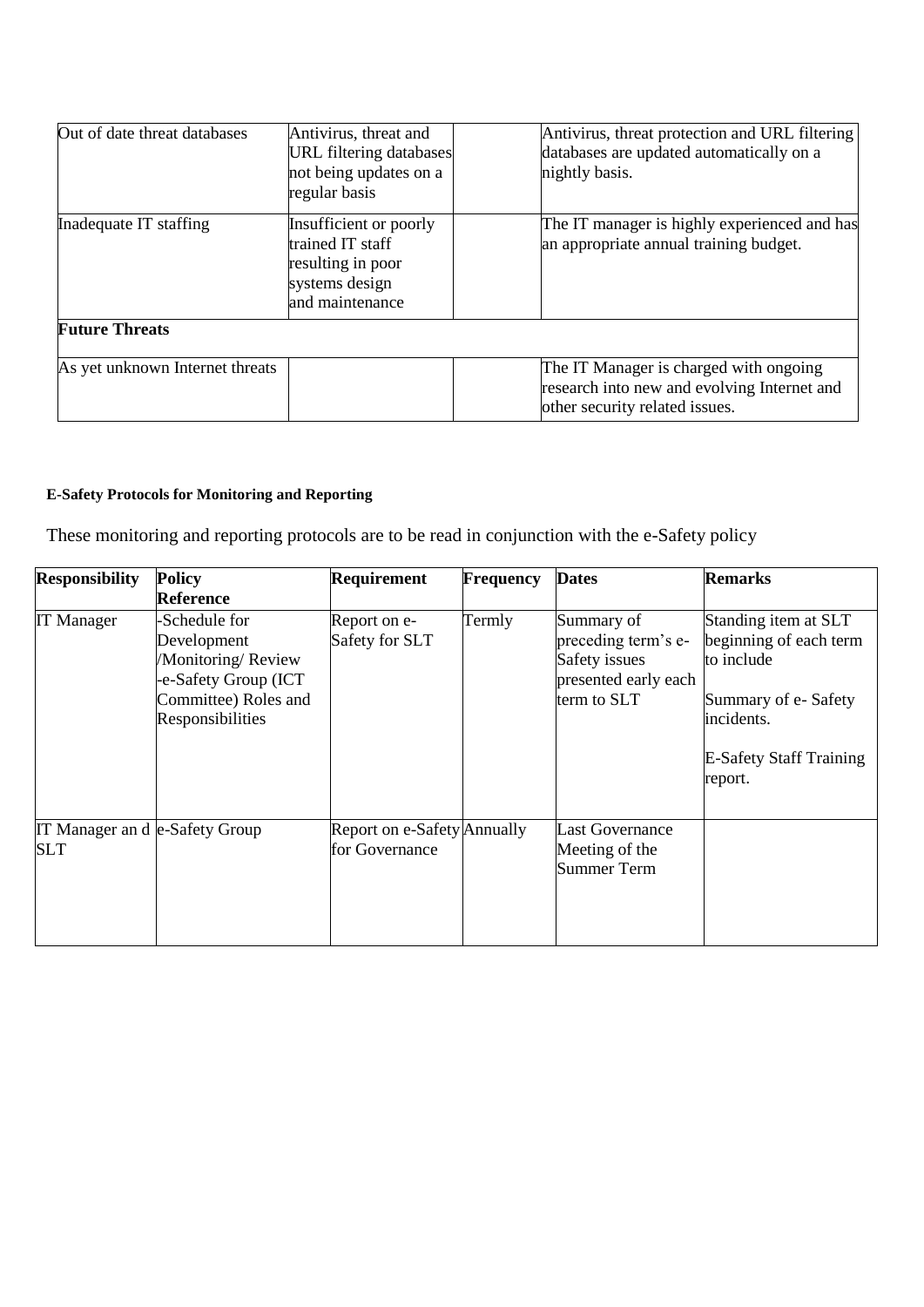

**Sharing, Distribution and Publication of Images of Pupils**

*This policy is for the whole school including EYFS*

Dear Parents,

#### <span id="page-25-0"></span>**Sharing, Distribution and Publication of Images of Pupils**

I am writing to explain the School's policy regarding the use of the sharing, distribution and publication of images of pupils. I hope that you will feel able to endorse the same level of trust in this area that you afford to us in all other areas of our care for your child at Devonshire House School.

We like to use photographs or videos to celebrate the achievements of our pupils and to allow pupils, staff and parents to enjoy memories of past events. We believe that by taking proper precautions any risk to individuals can be made very small and that using images of pupils should continue in line with the policy set out below.

Photographs, digital images or videos of pupils may be taken either at the School or when pupils are involved in organized activities off site. We use some of the images in school publications, such as the Newsletter, on the intranet, or on the website or on School social media. CCTV is located around the School but is not installed in classrooms, changing rooms or toilet areas. All surveillance within the School is overseen by a data controller registered with the Information Commissioner's Office.

Parents and family members are welcome to take photographs or videos of school events which may include images of other pupils. To respect the privacy of others and in some cases for protection purposes, these images should not be made publicly available. Copyright issues may prevent the School from permitting the filming or recording of some plays or concerts. A reminder will be printed in the programme of events where issues apply. Flash photography can disturb others in the audience or even cause distress for those with medical conditions; we therefore ask that it is not used at indoor events.

#### **The School's Policy**

We comply with the Data Protection Act and the requirements of the Information Commissioner's Office and we follow the advice given by the Department for Education which states: "If the pupil is named, avoid using the photograph. If the photograph is used, avoid naming the pupil". Where it is deemed necessary or desirable to deviate from the above policy (for example, in an article celebrating a particular pupils achievements) we will always seek specific parental consent before publication.

We would also seek parental consent before publishing any images in the newspaper or magazine.

If you have any concerns regarding the information in this letter, please do not hesitate to get in touch. If I do not hear from you I will assume that you are happy for the School to use static or video images of your child, unidentified by name, in school publications (e.g. newsletter, magazine, website, intranet, and social media).

We are aware that some parents have already expressed their wish that their child not be included in published material and that names are already on file.

With best wishes,

Head